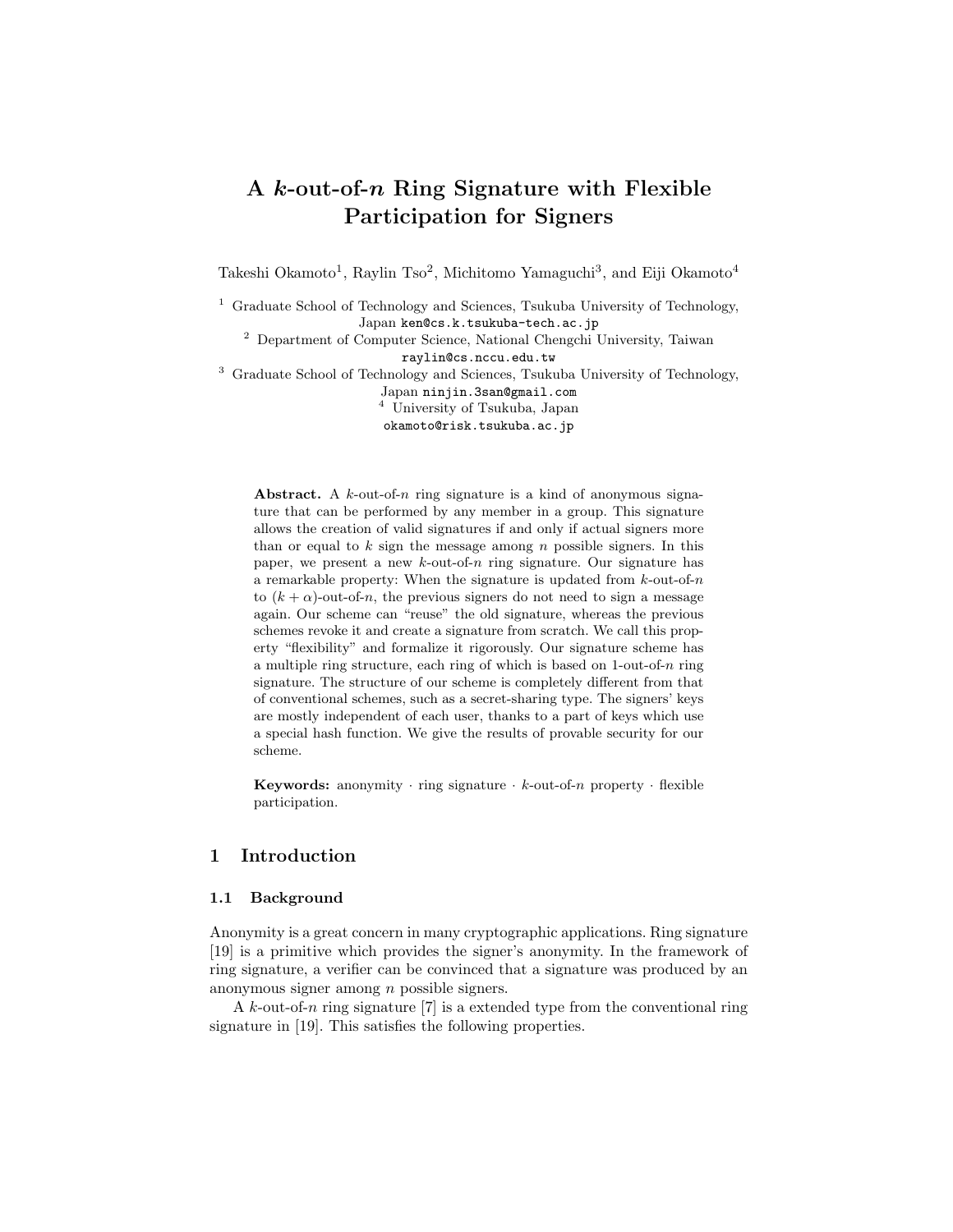- 2 T. Okamoto et al.
- 1. Anonymity. For a given signature, it is hard to identify an actual signer whereas the signer exists in  $n$  members that each have keys.
- 2.  $k$ -out-of-n property. A verifier can only be convinced that a signature was produced by the collaboration of at least  $k$  anonymous signers among  $n$ possible signers.

For this reason, we assume that ring signature is the same as  $1$ -out-of-n ring signature in this paper.

Possible applications of this signature are anonymous petition, voting [12] and whistle blowing [19]. In that application, the signers can provide the evidence that how many people approve the message, while the signers preserve anonymity.

Note that in the case of  $k$ -out-of-n ring signature, the information related to the number for actual signers is important. For example, if someone applies this to the prosecution in a court case using this signature as evidence, the verifier can confirm that "at least  $k$  signers approve the message". Therefore, such information gives the prosecution accuracy and reliability.

#### 1.2 Previous Work

Informal notions of ring signatures were discussed simultaneously with the appearance of group signatures by [10], [11]. Bresson et al. [7] extend the ring signature scheme into a  $k$ -out-of-n threshold ring signature scheme.

 $k$ -out-of-n signature has been widely studied. A separable threshold ring signature was proposed by Liu et al. [14] and Abe et al. [2]. It enables possible signers to use variety of keys such as RSA and Schnorr. An individual-linkability for threshold ring signature was proposed by Tsang et al. [24]. In the scheme, anyone can find out if two ring signatures are signed with the help of the same signer. Fujisaki and Suzuki proposed some variation of the k-out-of-n threshold ring signature scheme [12]. The verifier can be convinced that the signatures were produced by the collaboration of at most/at least or exact  $k$  anonymous signers. They also proposed a traceable ring signature, which restricts excessive anonymity [13].

A threshold ring signature without random oracle was proposed by Yuen et al. [27]. This is the threshold extension of the Shacham-Waters ring signature [22], thus it needs a setup algorithm in their protocol. A multivariate based threshold ring signature was proposed by Petzoldt et al. [18]. They extended the work of Sakumoto [20] into a threshold ring signature.

Subsequently, different types of setting or construction have been proposed such as ID-based [23], certificateless-based [9], code-based [3] and lattice-based [8].

# 1.3 Motivation

In some applications, the number of signers quite naturally increases over time gradually. Unfortunately, if the signatures in the previous works are applied for such applications, the following serious problem occurs.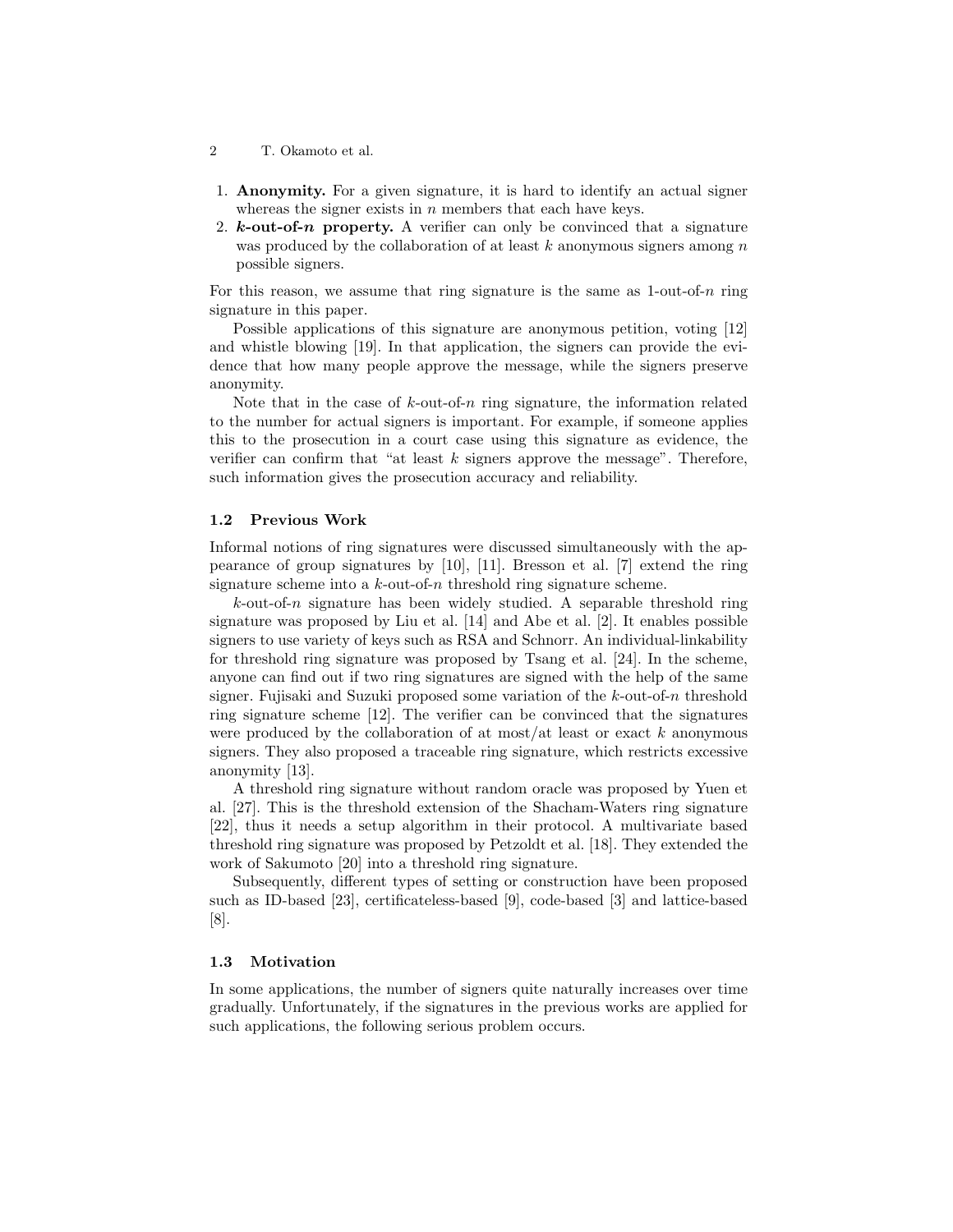Update Problem. Let us give a scenario to explain the context of our problem clearly. Suppose some people who live in a city, want to express their approval of the city's proposed regulation. They create a  $k$ -out-of-n ring signature and send it to the city's office. Here  $n$  is the number of people who belong to a community. One month later, the supporters have increased by  $\alpha$  people. This time they want to update the signature from k-out-of-n to  $(k+\alpha)$ -out-of-n ring signatures. In this case, all the people, including previous signers who had signed one month ago, must join to create a new signature. Can we realize such a trial in the real world?

Consequently, the existing schemes in Section 1.2, lead to the same problem. We would like to emphasize that the condition of  $(k+\alpha)$ -out-of-n property is not satisfied even in the case in which the signers create k-out-of-n and  $\alpha$ -out-of-n signatures independently.

For this reason, in case of previous schemes, the signers are obliged to discard the previous signature and re-create a  $(k+\alpha)$ -out-of-n ring signature from scratch. The participants in this case include previous signers who created a  $k$ -out-of- $n$  ring signature. This means that some applications by the previous works, lead to fatal failure under the circumstances in our scenario.

# 1.4 Our Contribution

In this paper, we introduce a new  $k$ -out-of- $n$  ring signature. This study is based on our previous work [17], [25], [26]. The framework of our signature solves the problem described in Section 1.3.

**Our Solution.** To create an updated  $(k+\alpha)$ -out-of-n signature, we "reuse" the previous  $k$ -out-of-n ring signature. In the generation phase for the updated signature, the previous signer no longer needs to participate. The entity in the phase consists of the signers who will sign for  $\alpha$ . An updated signature in this case, is created by the sum of both (i.e., k-out-of-n and  $\alpha$ -out-of-n) signatures.

We call this property "flexibility". Our framework contains named the "dealer". She is in contact with the all signers and creates some parameters as a part of a signature. Such a dealer similarly exists in previous schemes described in Section 1.2.

Our signature can be updated at any time or any times. Hence, this is appropriate for using in the following situation: The number of signers increase gradually in progress of time. We beliebe that such a situation is very common in the real world. Our results are summarized as follows.

**Flexible k-out-of-n Ring Signature.** We focus on the update problem which exists previous signatures, and give its solution. To the best of our knowledge, this is the first approach to solve the problem. The flexibility enables possible signers to sign a message gradually. Our scheme does not have to determine  $k$  at the beginning of signing. As for the flexibility, we define and formalize it rigorously.

Proposal of Our Scheme. We also propose a practical scheme that satisfies the flexible property. Our scheme is anonymous even against a computationally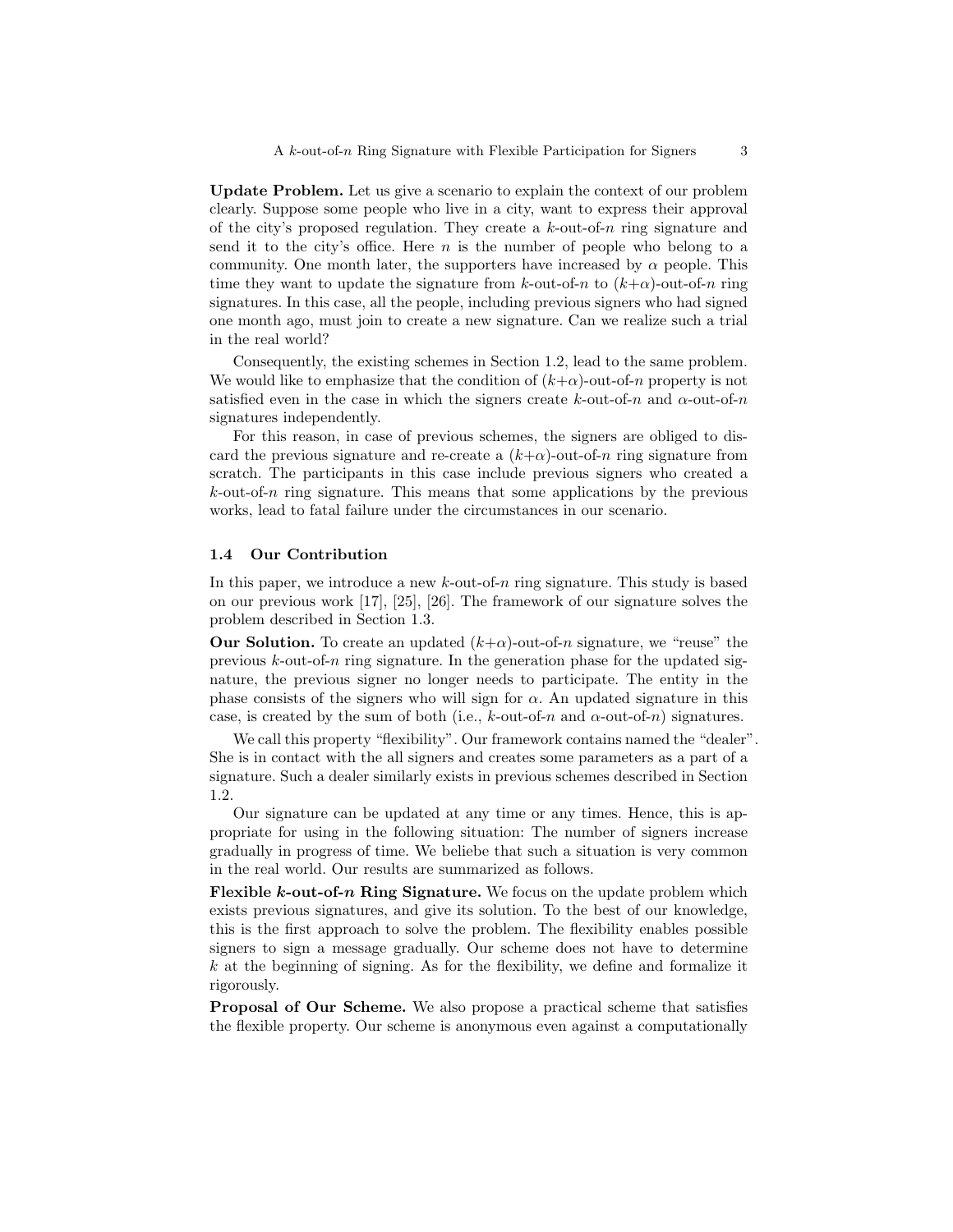unbounded adversary, and unforgeable against chosen-subring attacks [6]. We then suggest a specific construction based on a multiple 1-out-of- $n$  ring signature, which makes it possible to increase the threshold value gradually and specify the number of signers who actually join the signing protocol. We also prove the security of our proposal in a random oracle model.

**Short-Term Key with Special Hash.** To keep a  $k$ -out-of-n property using multiple ring structure, the following condition should be satisfied: A signer can sign a message only at once among  $k$  rings. In our scheme, we introduce "shortterm public key"  $z_i$ , and embed it as a part of our signature. To make more concretely, let us explain the structure of  $z_i$ . A hash function in  $z_i$ , looks like one in the former paper, e.g. [12]. However we also use a parameter  $g_i^{t_i}$  in  $z_i$ . Consequently, the order of  $z_i$  is fixed for each user i, and this leads to satisfy the following two desirable properties:  $(1)$  Each 1-out-of-n ring signature scheme must be signed by a different signer in a ring; and (2) Our scheme has "independent key parameter" property, that is, each user in a ring can generate her keys with independent parameters. We believe this technique would contribute to another cryptographic construction.

Security Framework. We define our security framework from flexible k-out-ofn ring signature point of view. Since our scheme is based on a multiple 1-out-of-n ring signature, we can prove in the same manner as  $[1, 6]$  that each 1-out-of-n ring signature is unforgeable, respectively. Moreover, we must prove the  $k$ -out-of-n property for multiple ring structure and our flexibility. In particular, as regarding flexibility, we needs signer not to sign on the same message with respect to the same ring even if they know her (long-term) secret key and all of the short-term secret keys corresponding to the signature. Hence, we define new security game to capture it. We prove our specified unforgeability with the game in random oracle model. We realize it by using short-term keys and the property of the random oracle.

### 1.5 Outline of our Paper

This paper is organized as follows. We first provide preliminary materials such as the notation and the necessary definitions in Section 2. Section 3 describes our idea and approach. Section 4 gives some definitions related to flexible  $k$ -out-of-n ring signature. We propose our scheme in Section 5, and the security proofs are given in Section 6. In Section 7, we compare the efficiency of existing  $k$ -out-ofn ring signature schemes, and discuss them. We finally conclude this paper in Section 8.

# 2 Preliminaries

#### 2.1 Notation

We give some notations to be used through this paper. We denote the security parameter by  $\lambda$ , by PPT (Probabilistic Polynomial-Time), and by DPT (Deterministic Polynomial-Time). For a set **S**, we write  $x \stackrel{\$}{\leftarrow}$  **S** to denote that x is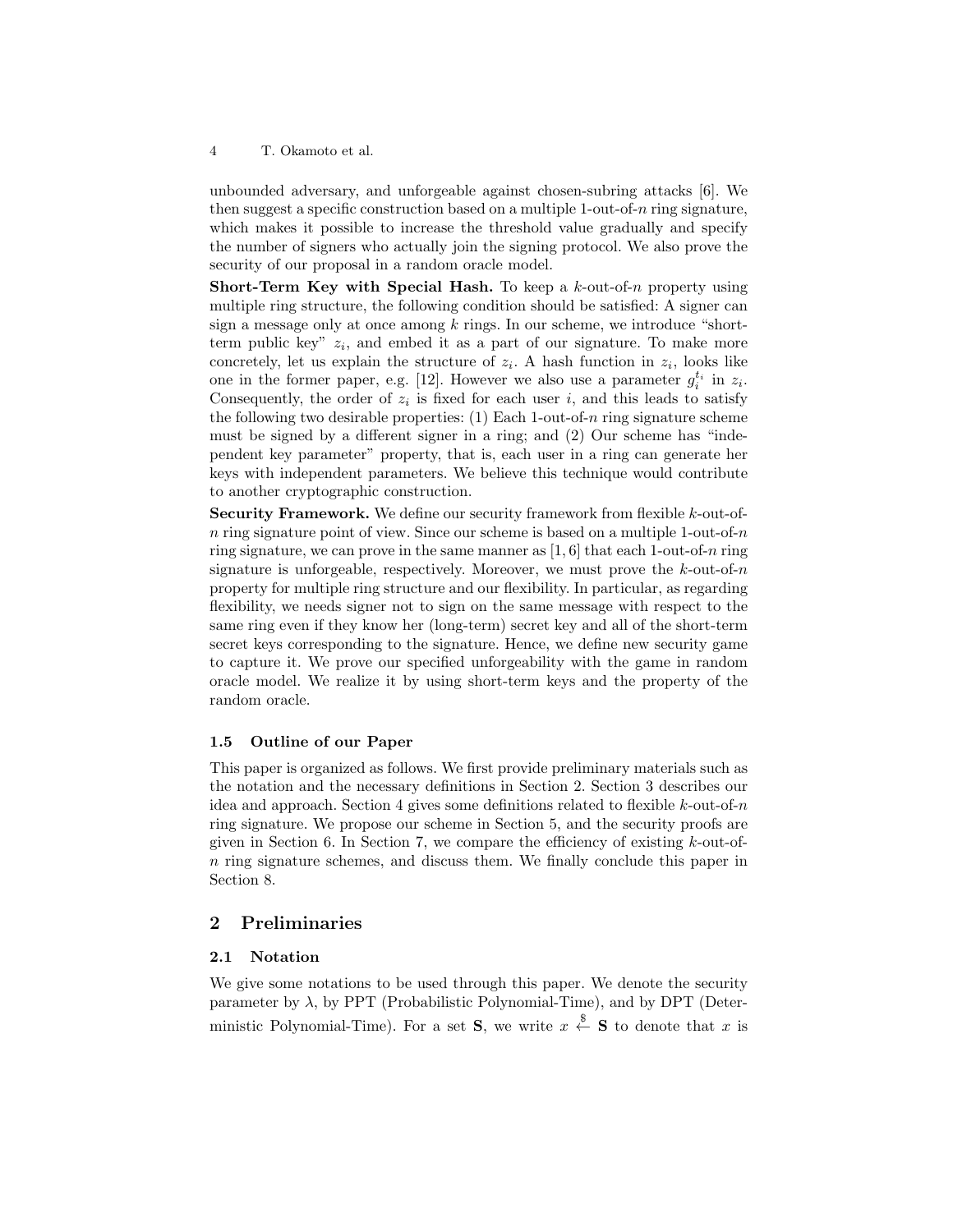sampled uniformly and randomly from **S**. We write  $y \leftarrow A(x)$  to indicate that y is the output of an algorithm A when running on input x. We write  $z \leftarrow x \circ y$ to indicate that z is the output of an operation  $\circ$  when running on input x and y. We write  $y \leftarrow x$  to indicate that y is assigned by x. We denote by  $|\mathbf{S}|$  the size of the set. We denote by  $\langle q \rangle$  the subgroup generated by g.

#### 2.2  $k$ -out-of-n ring signature

Our notation on a ring will basically follows [6]. Hence, hereafter we represent "signer" by "prover". We refer to an ordered list  $\mathbf{R} = (PK_1, \ldots, PK_n)$  of public keys as a ring, and let  $\mathbf{R}[i] = PK_i$ . We will also freely use set notation, and say, e.g., that  $PK \in \mathbf{R}$  if there exists an index i such that  $\mathbf{R}[i] = PK$ . In an analogous way, we will say that  $\mathbf{P}K \subset \mathbf{R}$  if there exists a set  $\mathbf{P}K$  of public keys such that every elements is in R. We will always assume, without loss of generality, that the keys in a ring are ordered.

Provers can gather public keys in a system to choose a proper ring. Let  $\mathbf{R}_{\kappa}$ and  $\mathbf{R}_{\kappa}$  be distinct rings. We can denote them as  $\mathbf{R}_{\kappa} = \{PK_{(\kappa,1)}, \ldots, PK_{(\kappa,n_{\kappa})}\}\$ and  $\mathbf{R}_{\kappa'} = \{PK_{(\kappa',1)}, \ldots, PK_{(\kappa',n_{\kappa'})}\}.$  To avoid complicated suffixes, we describe a public key with a suffix relative to **R** in the current context. So,  $PK_1 \in \mathbf{R}_{\kappa}$ and  $PK_1 \in \mathbf{R}_{\kappa'}$  could differ. In analogous way, we simply describe a size of a ring as n but  $|\mathbf{R}_{\kappa}|$  and  $|\mathbf{R}_{\kappa'}|$  could differ.

Our  $k$ -out-of-n ring signature consists of multiple 1-out-of-n ring signature. Here, we define two functions:  $f(\cdot)$  and  $g(\cdot, \cdot)$ .  $f(\cdot)$  is inputted our k-out-of-n ring signature and returns the number of our 1-out-of-n ring signatures in it.  $g(\cdot, \cdot)$  is inputted our  $k$ -out-of-n ring signatures and returns 1 if there exists a signature which is inputted as a first argument such that every elements is in a signature which is inputted as a second argument, otherwise returns 0. For example, let  $\sigma = (\sigma_1, \sigma_2), \sigma^* = (\sigma_1, \sigma_2, \sigma_3), \sigma^{**} = (\sigma_2, \sigma_3)$  be our k-out-of-n ring signatures and  $\sigma_1, \sigma_2, \sigma_3$  be our 1-out-of-n ring signatures for the same ring. In this case,  $2 \leftarrow f(\sigma), 3 \leftarrow f(\sigma^*), 0 \leftarrow g(\sigma^*, \sigma), 1 \leftarrow g(\sigma, \sigma^*) \text{ and } 0 \leftarrow g(\sigma, \sigma^{**}).$ 

In signing and verifying algorithms, we denote by "round" the order of generating/checking 1-out-of-n signatures. A subscript i means the i-th element in a ring and  $j$  means the  $j$ -th round in generating/checking signatures. For example,  $\Delta(i,j)$  means the *i*-th element of the *j*-th round. We show other denotations as follows:

- U: A set of users in a ring.  $\mathbf{U} = \{1, 2, \ldots, n\}.$
- $U_i$ : A user corresponding to the *i*-th element in a ring. We sometimes denote this as user *i*. A tuple of  $(PK_i, SK_i)$  is her valid public and private key-pair.
- **P**: A set of provers in a ring.  $P \subseteq U$ .
- $P_i$ : A prover corresponding to the *i*-th element in a ring.
- $PK<sub>S</sub>$ : A set of public keys for a set of S. For example, we denote  $PK<sub>P</sub>$  for a set of  $P$  of provers in a ring.
- $SK_S$ : A set of secret keys for a set of S. For example, we denote  $SK_P$  for a set of **P** of provers in a ring.

To avoid complicated suffixes, we also describe  $\mathbf{U}, \mathbf{P}$  with a suffix relative to  $\mathbf{R}$ in the current context.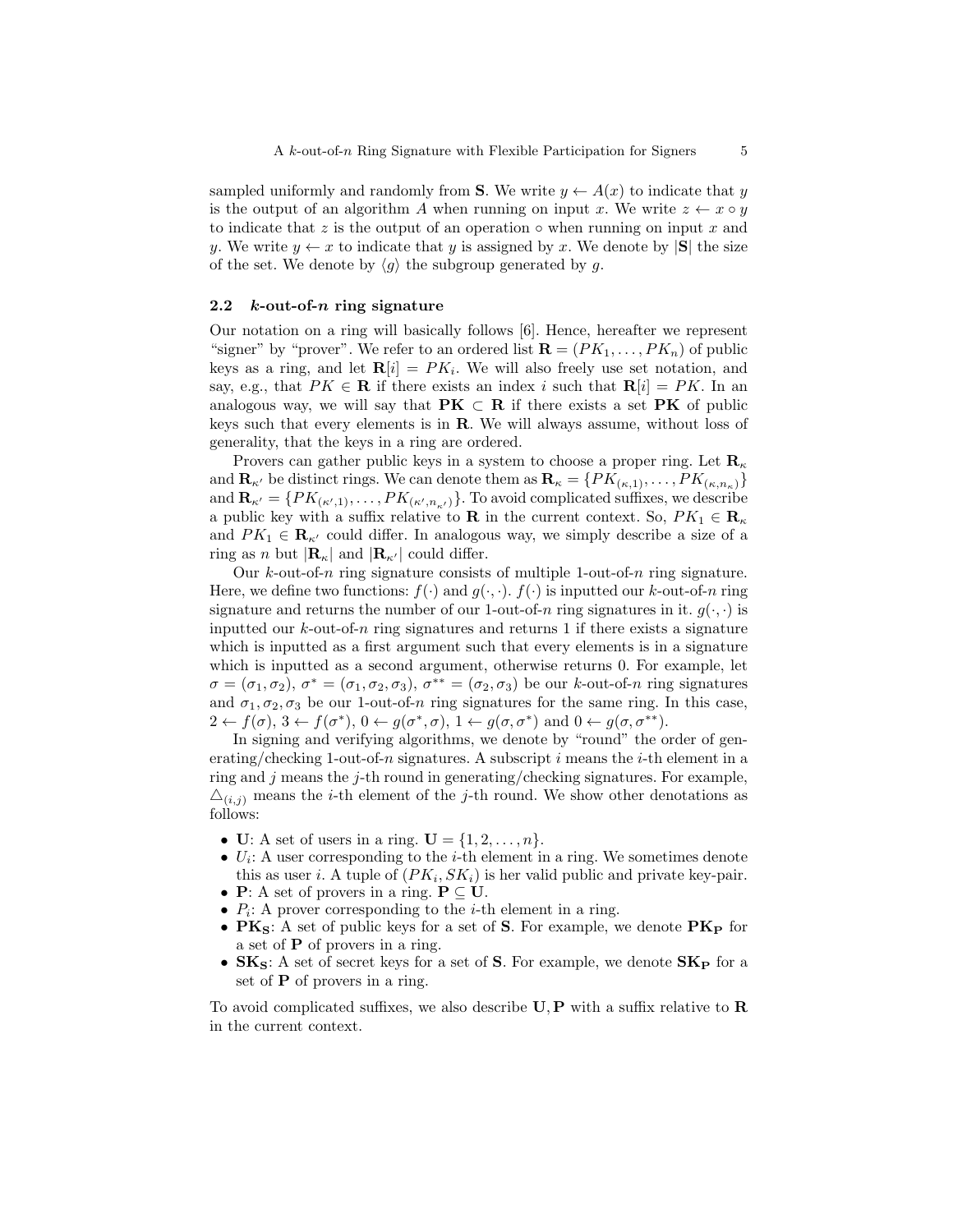#### 2.3 Complexity Assumptions

The security of our system is based on the discrete logarithm(DL) assumption. We assumes the discrete logarithm problem is hard to compute in prime order groups, which is the same assumption in [21]. Let p, q be large primes.  $\langle g \rangle$  denote a prime subgroup of order q in  $\mathbb{Z}_p^*$  generated by g. Pick  $g \stackrel{\$}{\leftarrow} \langle g \rangle$  and  $x \stackrel{\$}{\leftarrow} \mathbb{Z}_q^*$ , then compute  $y = g^x$ . An adversary A has a advantage  $\epsilon$  in solving the discrete logarithm problem if the condition

$$
\Pr[x = x'|x' \leftarrow \mathcal{A}(\langle g \rangle, p, q, g, y)] \ge \epsilon(\lambda)
$$

is satisfied.

### 3 Our Basic Idea

# 3.1 Short-Term Key with Hash Function

Obviously, it is impossible to construct a  $k$ -out-of-n ring signature only by using  $k$  items of 1-out-of-n ring signature. Therefore, we must make a structure such that each user can form a 1-out-of-n ring signature only once. For the purpose of it, we introduce short-term public key with hash function under the random oracle model in [5]. Let  $p_i, q_i$  be large primes.  $\langle g_i \rangle$  denote a prime subgroup of order  $q_i$  in  $\mathbb{Z}_{p_i}^*$  generated by  $g_i$ . Let  $\overline{H}_i: \{0,1\}^* \to \langle g_i \rangle$  be cryptography hash function. We define short-term public key  $z_i$  as

$$
z_i = \frac{g_i^{t_i}}{\overline{H}_i(M||w_i||\mathbf{R})} \bmod p_i,
$$

where  $M \in \{0,1\}^*$ ,  $t_i \stackrel{\$}{\leftarrow} \mathbb{Z}_{q_i}$  and  $w_i \stackrel{\$}{\leftarrow} \{0,1\}^{\lambda}$  such that  $\exists i, i', i \neq i'$  then  $w_i \neq w_{i'}$ . A short-term secret key is  $t_i$ .

We embed short-term keys in each 1-out-of- $n$  ring signature to satisfy  $k$ -outof-n property. Let S be its signing algorithm,  $V$  be its verifying one and  $D$  be a dealer which generates and deals out short-term keys to **P**. Let  $\sigma_i = (\delta_{(i,0)}, \delta_{(i,1)})$ be a signature generated by our proposal at round j, where  $\delta_{(j,0)}$  is a part which depends on a message M and  $\delta_{(j,1)}$  is a part which does not depend on it. We assume a prover  $P_\ell$  generates  $\sigma_j$ . Here, we do not consider flexibility of the threshold.  $P_\ell$  receive short-term keys from  $\mathcal D$  in the following steps.

$$
(z_{\ell}, t_{\ell}, w_{\ell}) \leftarrow \mathcal{D}(M, \mathbf{R}, \ell)
$$
  
For  $i \in \mathbf{U} \backslash P_{\ell}, z_i \stackrel{\$}{\leftarrow} \langle g_i \rangle$ 

 $P_{\ell}$  computes signature in the following steps.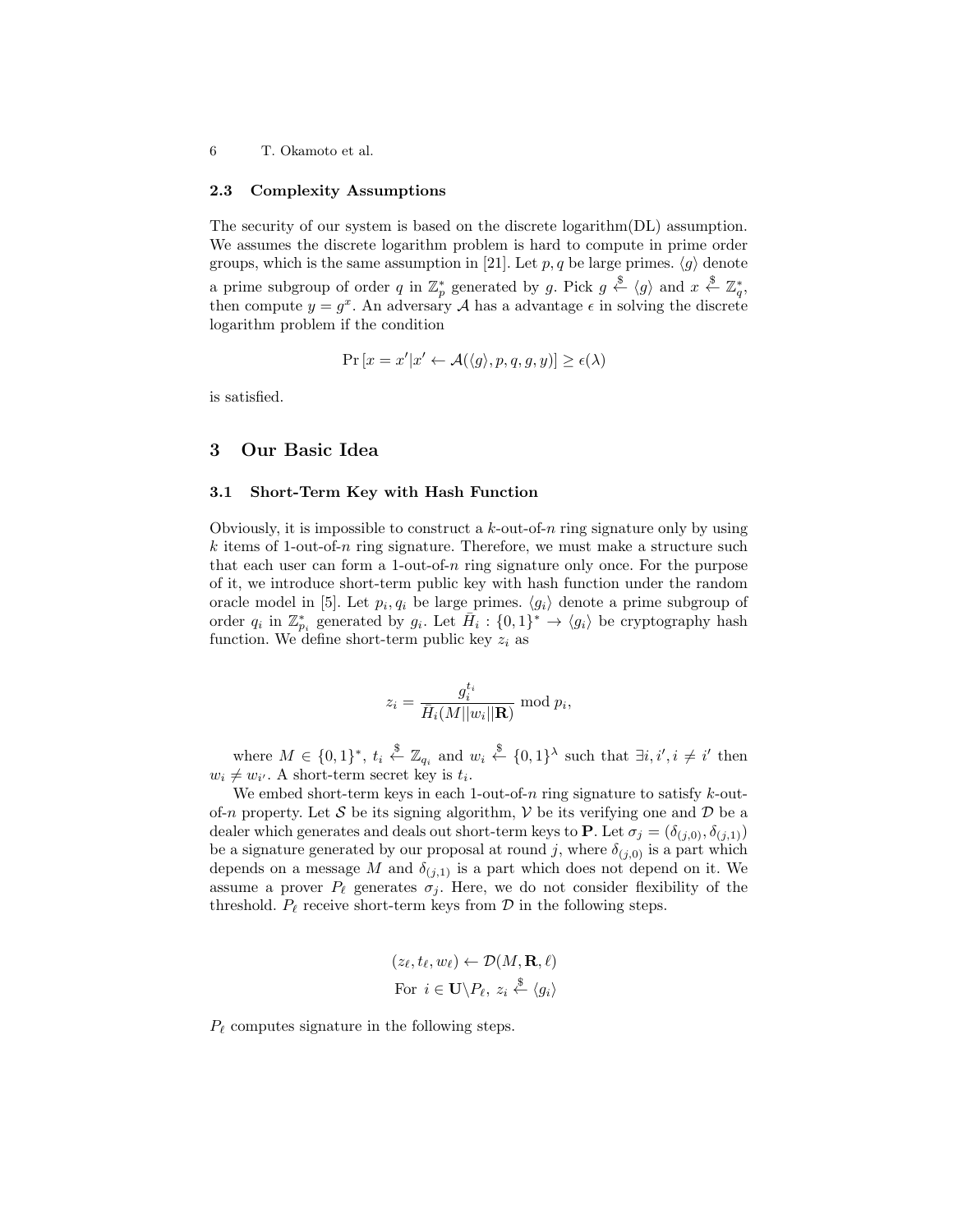$$
\delta_{(j,1)} \leftarrow w_{\ell}
$$
\n
$$
PK_i \leftarrow (PK_i, z_i)
$$
\n
$$
SK_{\ell} \leftarrow (SK_{\ell}t_{\ell})
$$
\n
$$
\mathbf{R} \leftarrow \{PK_i\}_{i \in \mathbf{U}}
$$
\n
$$
\delta_{(j,0)} \leftarrow S_{SK_{\ell}}(M || \delta_{(j,1)}, \mathbf{R})
$$

 $w_{\ell}$  is for public but it is owner ambiguous value since  $\bar{H}$  is a random oracle and  $t_{\ell}$  is in secret. A verifier checks the signature  $\sigma_j$  in the following steps.

$$
(\delta_{(j,0)}, \delta_{(j,1)}) \leftarrow \sigma_j
$$
  

$$
1/0 \leftarrow \mathcal{V}_{\mathbf{R}}(\delta_{(j,0)}, M || \delta_{(j,1)})
$$

We would like to modify the above protocol to satisfy  $k$ -out-of-n property with some hardness. We can realize it by expanding the protocol into multiple prover and appending one process at verifying. That is, we check whether  $\exists j, j', j \neq j'$  and  $\delta_{(j,1)} \stackrel{?}{=} \delta_{(j',1)}$ . If the equation is correct, we reject the signature. In intuition, we consider that the protocol has a  $k$ -out-of-n property for the following reasons:

- If adversaries reuse  $t$  to form a ring more than once, they must find a collision w' such that  $\bar{H}(M||w||R) = \bar{H}(M||w'||R)$ . Since  $\bar{H}_i$  is a random oracle, it is difficult for any adversaries to break its one-wayness.
- If adversaries pick a proper  $t' (\neq t)$ , they must find a pre-image w' for  $z^{-1} \cdot g^{t'}$ to form a ring more than once. Since  $\tilde{H}_i$  is a random oracle, it is difficult for any adversaries to break its collision resistant properties.

#### 3.2 Flexibility

We describe the role of the dealer  $D$  especially in the case of flexibility. Dealer generates short-term keys for provers at signing in Section 3.1. We modify it as

$$
\{(z_i, t_i, w_i)\}_{i \in \mathbf{U}} \leftarrow \mathcal{D}(M, \mathbf{R}).
$$

However, the dealer keeps  $\{(t_i, w_i)\}_{i \in \mathbf{U} \setminus \mathbf{P}}$  in secret and sends  $\{t_i, w_i\}_{i \in \mathbf{P}}$  to provers in a ring, respectively. One of such  $z_i$  is indistinguishable from  $z_i \stackrel{\$}{\leftarrow}$  $\langle g_i \rangle$  without the knowledge of  $(t_i, w_i)$ . If some users in the same ring (that is, new provers  $\tilde{P}$ ) want to sign on the same message, dealer can respectively send  $\{(t_i, w_i)\}_{i \in \tilde{P}}$  to them, which have already embedded in  $z_i$ . Hence, new provers can sign the same message and append their 1-out-of- $n$  ring signature to the existing  $k$ -out-of-n ring signature with respect to the same ring.

**Remarks.** The existence of the dealer is not special situation in  $k$ -out-of-n ring signature. Most of the existing schemes require it explicitly or implicitly.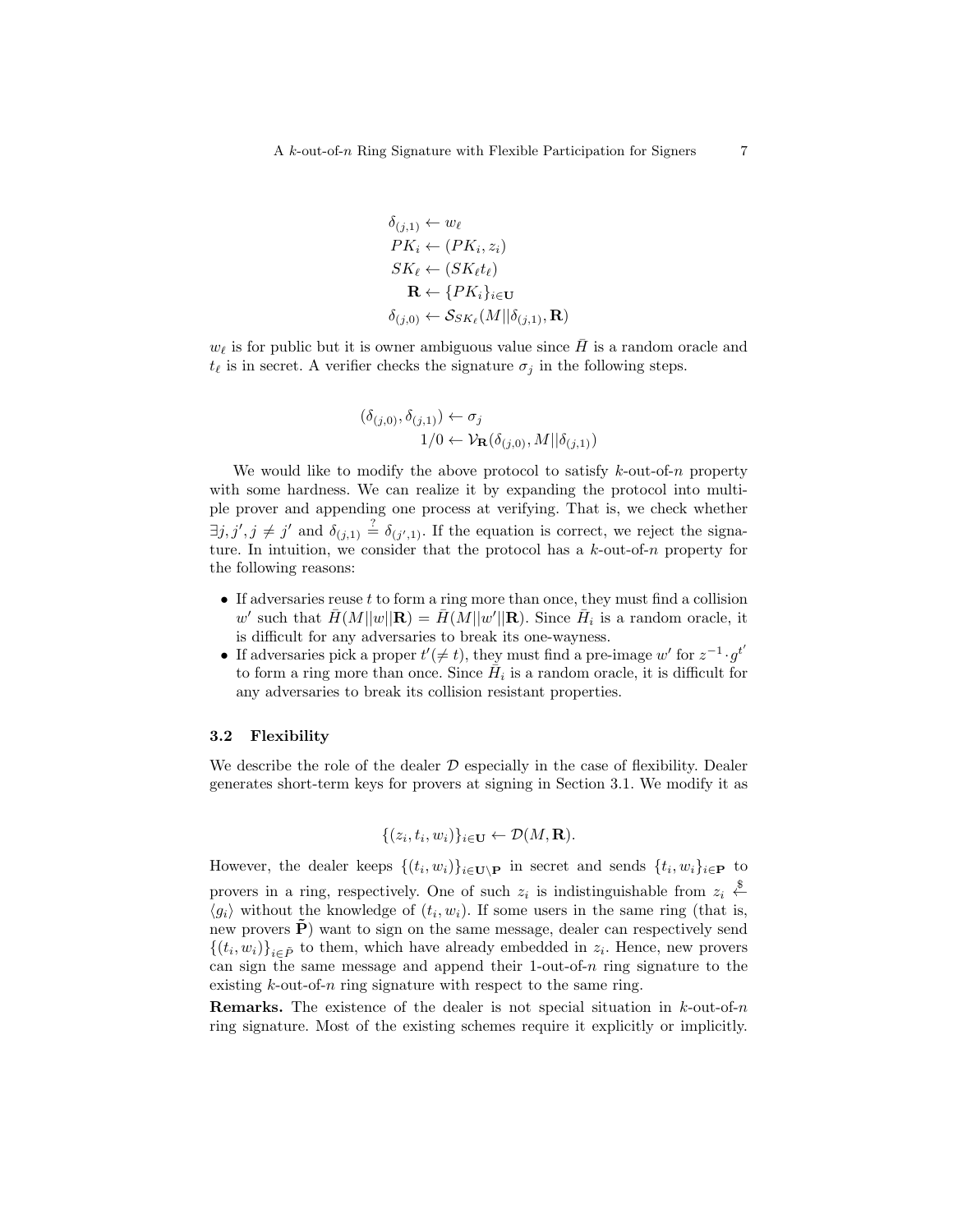They describe it as a "cooperation among provers", "leader of provers" and so on. Moreover, our dealer and most of it in other schemes do not need Setup algorithm because they generate only short-term keys at signing.

# 4 Flexible k-out-of-n Ring Signature

### 4.1 Functional Definition

We present the functional definition of our flexible  $k$ -out-of-n ring signature scheme. Our flexibility means that some new advocate for one message can sign on the message additionally without the help of others.

**Definition 1 (Flexible k-out-of-n Ring Signature)** A flexible k-out-of-n ring signature scheme consists of three PPT and one DPT algorithms. We define  $\Sigma = (Gen, Sign, FSign, Vrfy)$ , where those algorithms mean generate keys for a user, sign a message, sign flexibly with respect to the number of provers and verify the signature of a message, respectively.

- **Gen**(1<sup> $\lambda$ </sup>). This algorithm outputs a public key  $PK_i$  and secret key  $SK_i$  for a user i. All users in this system can run this algorithm, respectively.
- $\text{Sign}_{\textbf{P}, \textbf{SK}_{\textbf{P}}}(M, \textbf{R})$ . Let P be provers and  $\textbf{SK}_{\textbf{P}}$  be corresponding secret keys. This algorithm outputs a signature  $\sigma$  on the message M with respect to the ring **R**. The signature is k-out-of-n ring signature, where  $k = |P|$ . We assume the following:
	- 1. The index i in the ring is known to provers.
	- 2.  $(\mathbf{R}[i], SK_i)$  is valid key-pair output by **Gen**.
	- 3. Each public key in the ring is distinct.
	- 4. The condition  $1 \leq k \leq n$  is satisfied.

Note that in the case of  $n = 1$ , this is the special case as a ring signature scheme, which has no anonymity.

- $\mathbf{FSign}_{\tilde{\mathbf{P}}, \mathbf{SK}_{\tilde{\mathbf{P}}}}(\sigma, M, \mathbf{R})$ . Let  $\tilde{\mathbf{P}}$  be new provers and  $\mathbf{SK}_{\tilde{\mathbf{P}}}$  be corresponding secret keys. Let **P** be provers who have already signed on the message and  $SK_{P}$ be corresponding secret keys. This algorithm checks whether the inputted signature  $\sigma$  is valid or not on the message M with respect to the ring **R** by Vrfy algorithm. If it is invalid, FSign outputs ⊥. Otherwise, it updates and outputs a signature  $\sigma$  on the message M with respect to the ring **R**. And it assigns values to variables as  $P \leftarrow P \cup \tilde{P}$  and  $k \leftarrow |P \cup \tilde{P}|$ . Note that this algorithm needs  $\mathbf{P} \cap \mathbf{P} = \emptyset$  to generate a valid signature. If  $\mathbf{P} \cap \mathbf{P} \neq \emptyset$ , it should be difficult for FSign to generate a valid signature to satisfy the requirement for k-out-of-n property.
- $Vrfy_{\mathbf{R}}(M,\sigma)$ . This algorithm outputs a single bit indicating validity(1) or invalidity(0) of a purported signature  $\sigma$  on a message M with respect to the ring R.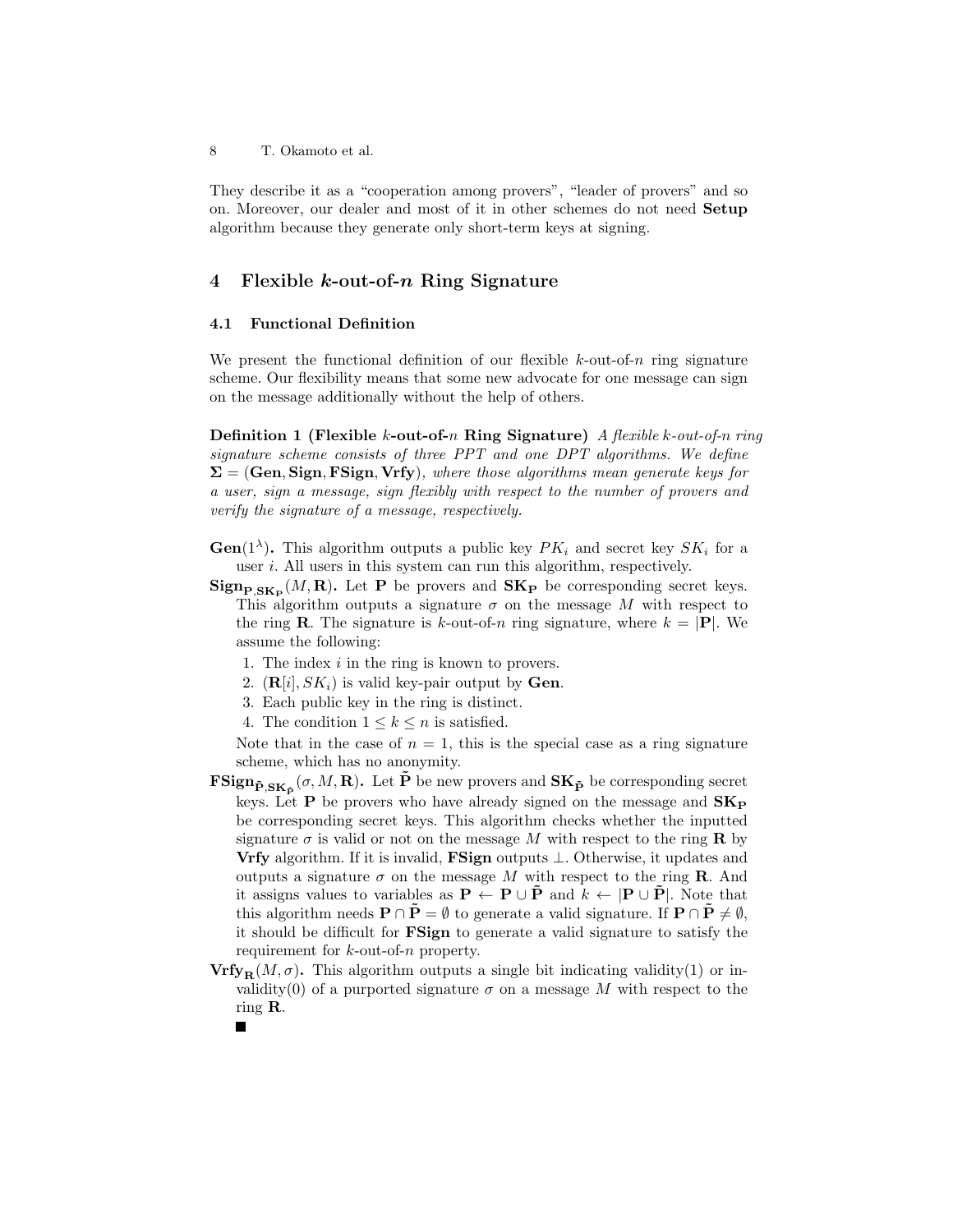In the signing algorithms, we will generally omit the input "P" for simplicity. We require the following correctness condition. For any  $\lambda$ , any  $\{ (PK_i, SK_i) \}_{i=1}^n$ output by  $Gen(1^{\lambda})$ , any  $P, \tilde{P} \subseteq U$ , any  $SK_{P} = \{SK_{i} | i \in P, PK_{i} \in R\}$ , any  $\mathbf{SK}_{\tilde{\mathbf{P}}} = \{ SK_i | i \in \tilde{\mathbf{P}}, PK_i \in \mathbf{R} \}$  and any M, we have

$$
(\mathbf{Vrfy}_{\mathbf{R}}(M, \mathbf{Sign}_{\mathbf{SK}_{\mathbf{P}}}(M, \mathbf{R})) = 1)
$$
  
  $\land$  (
$$
\mathbf{Vrfy}_{\mathbf{R}}(\mathbf{FSign}_{\mathbf{SK}_{\tilde{\mathbf{P}}}}(\mathbf{Sign}_{\mathbf{SK}_{\mathbf{P}}}(M, \mathbf{R}), M, \mathbf{R})) = 1),
$$

where  $\mathbf{P} \cap \tilde{\mathbf{P}} = \emptyset$  and  $\mathbf{R} = (PK_1, \dots, PK_n)$ .

The security of ring signature has two aspects: anonymity and unforgeability. Bender et al. [6] formalize them for 1-out-of-n ring signature. We modify their formulation to apply for our  $k$ -out-of-n ring signature.

#### 4.2 Anonymity

The anonymity condition requires, informally, that an adversary should not be able to tell which members of ring generated a particular signature. We define a prover anonymity through a game between a challenger  $\mathcal C$  and an adversary  $\mathcal A$ .

**Definition 2 (Anonymity)** A flexible k-out-of-n ring signature scheme is anonymous against any computationally unbounded adversary A, if for a polynomial  $n(\cdot)$ , the probability that A wins in the following game is exactly  $k/n$ :

- 1. Initialization. C generates key pairs  $\{(PK_i, SK_i)\}_{i=1}^{n(\lambda)}$  using  $Gen(1^{\lambda})$  and sends the set of public keys  $\mathcal{R} := \{PK_i\}_{i=1}^{n(\lambda)}$  to A.
- 2. Query to an oracle OSign. A is given access to an oracle  $OSign(\cdot,\cdot,\cdot)$  such that  $OSign(P,M,R)$  returns  $Sign_{SK_P}(M,R)$ , where we require  $R \subseteq \mathcal{R}$ ,  $PK_P \subseteq R$  and  $|R| > 1$ .
- 3. Query to an oracle OFSign. A is given access to an oracle  $\text{OFSign}(\cdot,\cdot,\cdot,\cdot)$ such that  $\mathbf{OFSign}(\sigma, \tilde{P}, M, R)$  returns  $\mathbf{FSign}_{\tilde{P}}(\sigma, M, R)$ , where  $\sigma$  is generated by OSign or OFSign. We require  $\mathbf{R} \subseteq \mathcal{R}$ ,  $\mathbf{P}\mathbf{K}_{\tilde{\mathbf{p}}} \subseteq \mathbf{R}$ ,  $\mathbf{P} \cap \tilde{\mathbf{P}} = \emptyset$  and  $|R| > 1.$
- 4. **Challenge.** A outputs a message  $M^*$ , distinct same size sets  $\mathbf{P}_0^*, \mathbf{P}_1^*$ , and a ring for which  $\mathbf{R}_0^*, \mathbf{R}_1^* \subseteq \mathcal{R}$ , where  $|\mathbf{R}_0^*|, |\mathbf{R}_1^*| > 1$ . C randomly chooses a bit  $b \in \{0,1\}$  and sends the signature  $\sigma^* \leftarrow \textbf{Sign}_{\textbf{SK}_{\textbf{P}_i^*}}(M^*, \textbf{R}_b^*)$  to A.
- 5. **Answer.** A outputs a bit b' and wins if  $b' = b$ . C outputs 1 if A wins this game, otherwise outputs 0.

#### 4.3 Unforgeability

The unforgeability means any adversary can not forge any new valid signature. We begin by defining a security game with respect to each  $1$ -out-of-n ring signature. We utilize it to prove that it is difficult for any computationally bounded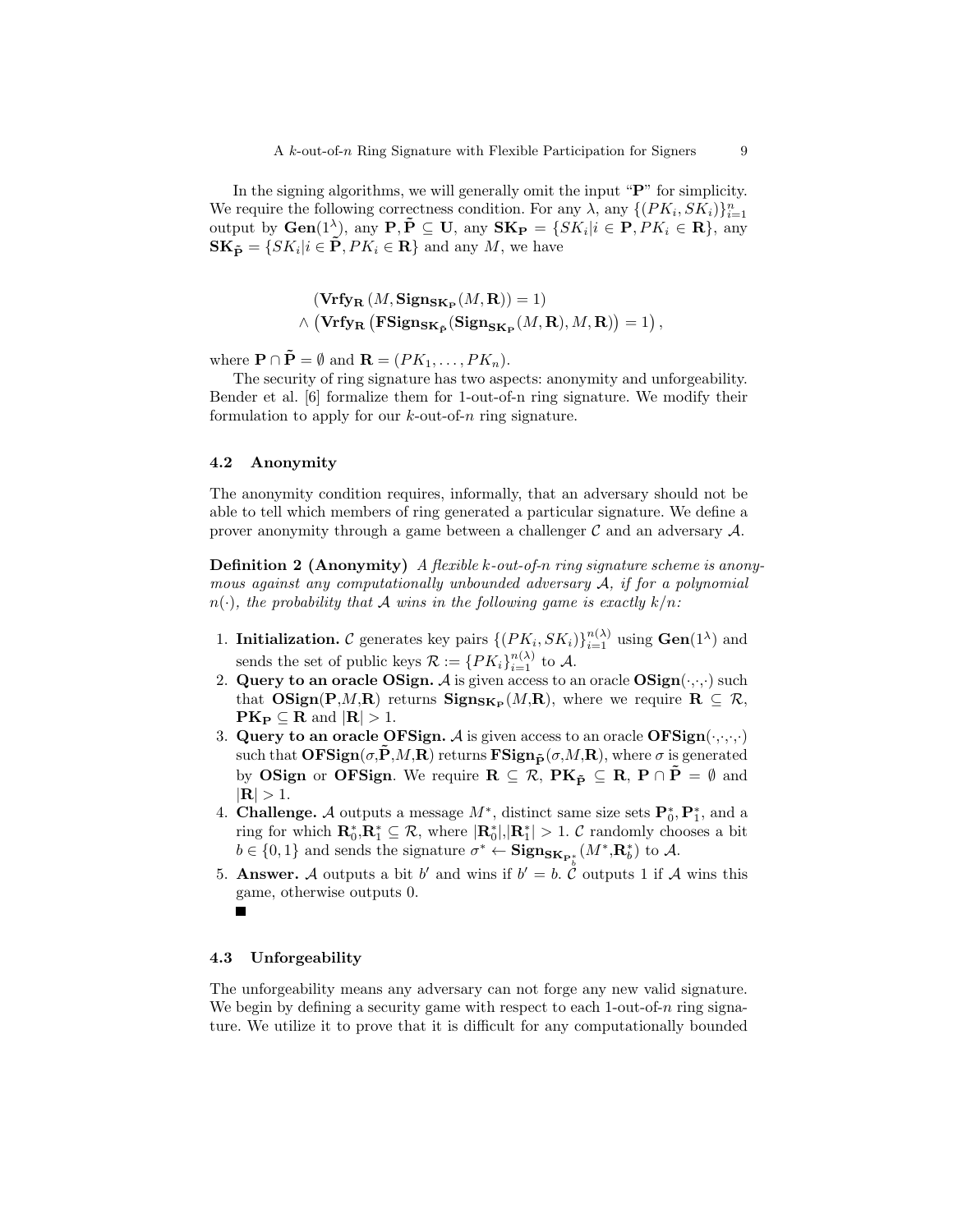adversary to forge a part of our 1-out-of-n ring signature without the knowledge of secret keys corresponding to our complexity assumption. Moreover, we define another security game to prove the  $k$ -out-of-n property. That is, the adversaries can not sign on the same message and ring more than once even if they know secret keys in our scheme. With the two games, we will prove our proposal security in Section 6.2. We now define them formally.

**Definition 3 (Unforgeability)** A flexible k-out-of-n ring signature scheme is unforgeable against chosen-subring attacks [6] if for any PPT adversary A and for any polynomial  $n(\cdot)$ , the probability that A wins in the following two games is negligible:

#### Game0.

- 1. Initialization. C generates key pairs  $\{(PK_i, SK_i)\}_{i=1}^{n(\lambda)}$  using  $Gen(1^{\lambda})$  and sends the set of public keys  $\mathcal{R} := \{PK_i\}_{i=1}^{n(\lambda)}$  to A.
- 2. Query to an oracle OSign. A is given access to an oracle  $OSign(\cdot,\cdot,\cdot)$  such that  $OSign(P,M,R)$  returns  $Sign_{SK_P}(M,R)$ , where we require  $R \subseteq \mathcal{R}$  and  $PK_{\text{P}} \subseteq R$ .
- 3. Query to an oracle OFSign. A is given access to an oracle  $\text{OFSign}(\cdot,\cdot,\cdot,\cdot)$ such that  $\mathbf{OFSign}(\sigma, \mathbf{P}, M, \mathbf{R})$  returns  $\mathbf{FSign}_{\tilde{\mathbf{P}}}(\sigma, M, \mathbf{R})$ , where  $\sigma$  is generated by OSign or OFSign. We require  $\mathbf{R} \subseteq \mathcal{R}$ ,  $\mathbf{P}\mathbf{K}_{\tilde{\mathbf{P}}} \subseteq \mathbf{R}$  and  $\mathbf{P} \cap \tilde{\mathbf{P}} = \emptyset$ .
- 4. **Answer.** A outputs  $(\sigma^*, M^*, \mathbf{R}^*)$  and wins if  $\mathbf{R}^* \subseteq \mathcal{R}$ ,  $\mathbf{Vrfy}_{\mathbf{R}^*}(M^*, \sigma^*) = 1$ , and one of the following conditions are satisfied: (i) A never queried  $(M^*, \mathbf{R}^*)$ to the oracles (ii)  $f(\sigma^*) > f(\sigma) \wedge g(\sigma, \sigma^*) = 1$ . (Recall the Section 2.1.) C outputs 1 if A wins this game, otherwise outputs 0.

# Game1.

- 1. Initialization. This is the same as 1 in the Game0.
- 2. Query to an oracle OSign. This is the same as 2 in the Game0.
- 3. Query to an oracle OFSign. This is the same as 3 in the Game0.
- 4. Challenge. A outputs  $(P_i^*, M^*, \mathbf{R}^*)$ , and A is never queried  $(M^*, \mathbf{R}^*)$ . C returns a signature  $\sigma^{**}$  corresponding to it. Finally,  $\mathcal{C}$  corrupts  $SK_{P_i^*}$  and random numbers which are used at signing to A.
- 5. Query to an oracle OSign. This is the same as 2 in this game except that A never queried  $(·, M^*, \mathbf{R}^*).$
- 6. Query to an oracle OFSign. This is the same as 3 in this game except that A never queried  $(\sigma^{**}, \cdot, M^*, \mathbf{R}^*).$
- 7. Answer. A outputs  $(\sigma^*, M^*, \mathbf{R}^*)$  and wins if  $\mathbf{R}^* \subseteq \mathcal{R}$ ,  $\mathbf{Vrfy}_{\mathbf{R}^*}(M^*, \sigma^*) = 1$ .  $\mathcal C$  outputs 1 if  $\mathcal A$  wins this game, otherwise outputs 0.

# 5 Our Scheme

#### 5.1 k-out-of-n Ring Signature

We begin by constructing our  $k$ -out-of-n ring signature scheme except a flexible sign algorithm for readability.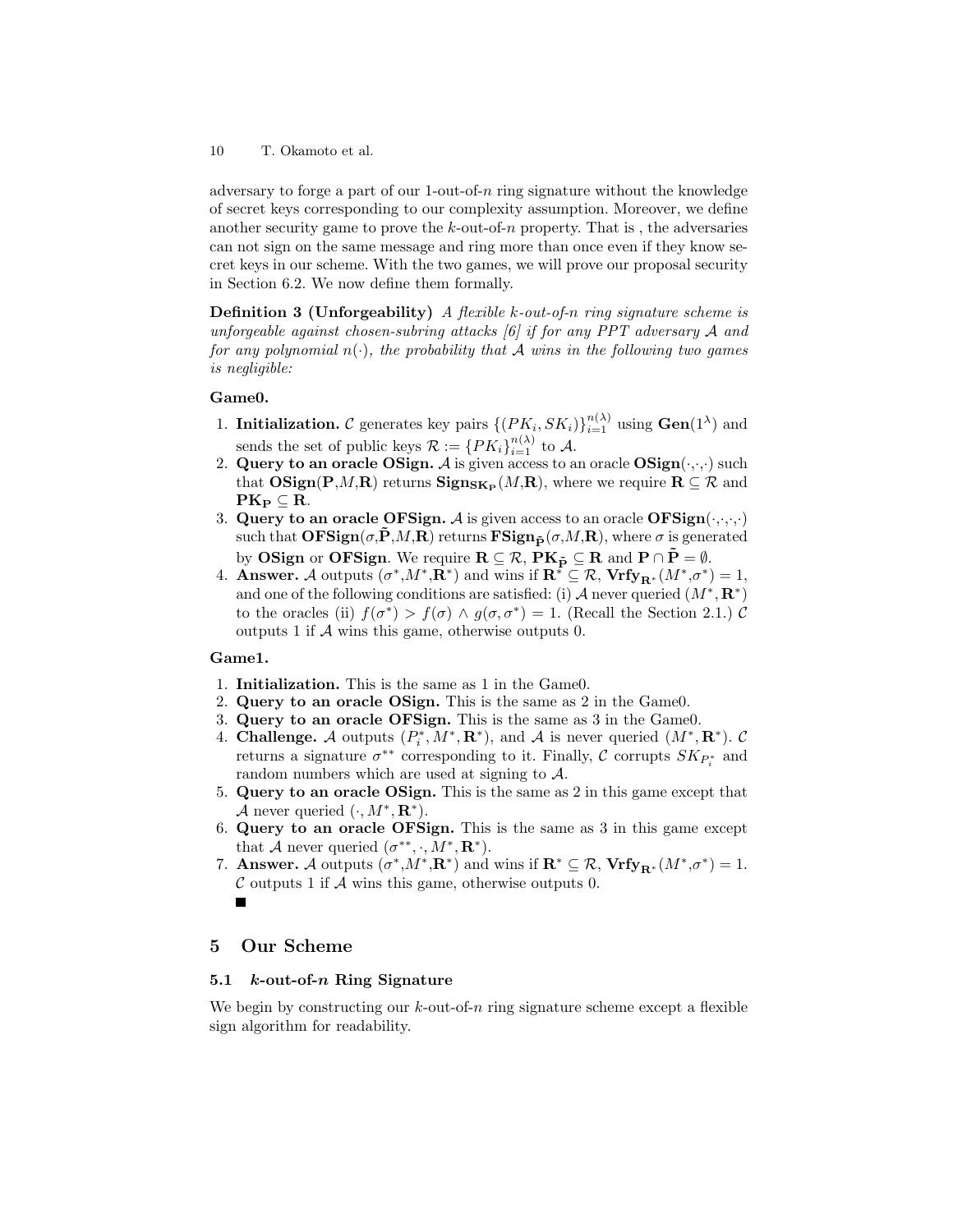- **Gen**(1<sup> $\lambda$ </sup>). Let  $p_i, q_i$  be large primes. Let  $\langle g_i \rangle$  denote a prime subgroup of  $\mathbb{Z}_{p_i}^*$ generated by  $g_i$  whose order is  $q_i$ . Let  $H_i: \{0,1\}^* \to \mathbb{Z}_{q_i}$  and  $\bar{H}_i: \{0,1\}^* \to$  $\langle g_i \rangle$  be cryptography hash functions. Each user i in this system computes
	- $g_i \stackrel{\$}{\leftarrow} \langle g_i \rangle, x_i \stackrel{\$}{\leftarrow} \mathbb{Z}_{q_i}, H_i \stackrel{\$}{\leftarrow} \{H_i\}, \bar{H}_i \stackrel{\$}{\leftarrow} \{\bar{H}_i\},$
	- $y_i \leftarrow g_i^{x_i} \mod p_i$ .
- Ring / Public Key / Secret Key. Provers P gather public keys in this system to decide a ring. We set

$$
PK_i \leftarrow (\langle g_i \rangle, g_i, p_i, q_i, y_i, H_i, \overline{H}_i),
$$
  
\n
$$
SK_i \leftarrow x_i,
$$
  
\n
$$
\mathbf{R} \leftarrow (PK_1, PK_2, \cdots, PK_n),
$$
  
\n
$$
\mathbf{SK}_{\mathbf{P}} \leftarrow \{x_i\}_{i \in \mathbf{P}}.
$$

 $\operatorname{Sign}_{\mathbf{SK}_{\mathbf{P}}}(M, \mathbf{R})$ . Provers **P** send a message M and a ring **R** to a dealer. The dealer does as follows.

- For  $i \in U$ ,  $t_i \overset{\$}{\leftarrow} \mathbb{Z}_{q_i}^*$ .
- For  $i \in U$ ,  $w_i \stackrel{\$}{\leftarrow} \{0,1\}^{\lambda}$  such that each  $w_i$  is different from the others.
- For  $i \in U$ ,  $z_i \leftarrow g_i^{t_i} \cdot (\bar{H}_i(M||w_i||\mathbf{R}))^{-1} \text{ mod } p_i$ .
- Output an ordered list  $z_{(M,R)} \leftarrow (z_1, z_2, \ldots, z_n)$  as a part of signature.
- Encrypt a tuple of  $(t_i, w_i)$  and send it to each prover  $i \in \mathbf{P}$ , respectively.
- Save the history of  $(M, \mathbf{R}, \{t_i\}_{i \in \mathbf{U}}, \{w_i\}_{i \in \mathbf{U}})$ .

Note that non-real prover  $i \notin P$  cannot receive  $(t_i, w_i)$  from the dealer. Let  $\ell \in \mathbf{P}$  be a prover who generates j-th 1-out-of-n ring signature. She decrypts the cipher-text from the dealer and parse it as  $(t_{\ell}, w_{\ell})$ .

(Initialization) Prover  $\ell$  computes

- $w_j \leftarrow w_\ell,$
- $\bullet\ \ r_{\ell} \stackrel{\$}{\leftarrow} \mathbb{Z}_{q_{\ell}},$
- $a_{(\ell,j)} \leftarrow g_{\ell}^{r_{\ell}} \mod p_{\ell},$
- $c_{(\ell+1,j)} \leftarrow H_{\ell+1}(M||w_j||\mathbf{R}||\mathbf{z}_{(M,\mathbf{R})}||a_{(\ell,j)}).$

(Forward sequence) For  $i = \ell + 1, \ldots, n, 1, \ldots, \ell - 1$ , prover  $\ell$  computes the parameters in the  $j$ -th round such that

- $s_{(i,j)} \overset{\$}{\leftarrow} \mathbb{Z}_{q_i},$
- $a_{(i,j)} \leftarrow z_i \cdot \bar{H}_i(M||w_j||\mathbf{R}) \ g_i^{s_{(i,j)}} y_i^{c_{(i,j)}} \bmod p_i,$
- $c_{(i+1,j)} \leftarrow H_{i+1}(M||w_j||\mathbf{R}||\mathbf{z}_{(M,\mathbf{R})}||a_{(i,j)}).$
- (Forming the ring) Prover  $\ell$  computes

 $s_{(\ell,j)} \leftarrow r_{\ell} - t_{\ell} - x_{\ell}c_{(\ell,j)} \bmod q_{\ell}.$ 

(Output) Prover  $\ell$  outputs  $\sigma_j$  as his 1-out-of-n ring signature such that  $\sigma_j \leftarrow (c_{(1,j)}, s_{(1,j)}, \ldots, s_{(n,j)}, w_j).$ 

Note that each prover can do the above steps independently.

**k-out-of-n Signature.** Provers **P** outputs as a  $k$ -out-of-n ring signature such that

 $\sigma \leftarrow (\{\sigma_j\}_{j\in[1,k]}, \mathbf{z}_{(M,\mathbf{R})}),$ where  $k = |\mathbf{P}|$ .

 $Vrfy_R(M, \sigma)$ . A verifier checks a signature as follows.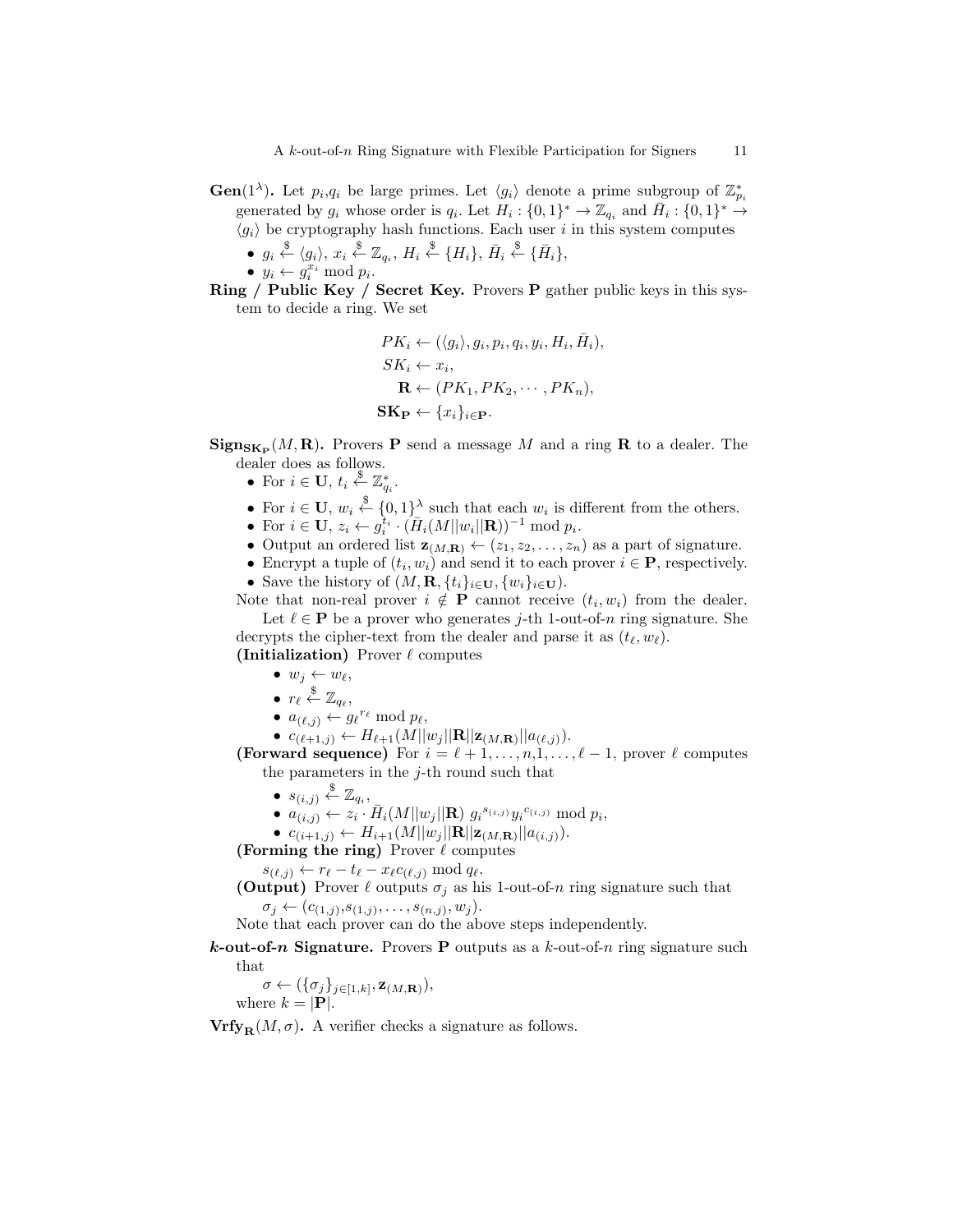- 12 T. Okamoto et al.
	- $\bullet \ (\{\sigma_j\}_{j\in[1,k]},\mathbf{z}_{(M,\mathbf{R})}) \leftarrow \sigma.$
	- $(c_{(1,j)}, s_{(1,j)}, \ldots, s_{(n,j)}, w_j) \leftarrow \sigma_j.$
	- $(z_i, z_2, \ldots, z_n) \leftarrow \mathbf{z}_{(M,\mathbf{R})}$ .
	- If  $\exists j, j' \in [1, k]$  such that  $w_j = w_{j'}$  where  $j \neq j'$ , stop this algorithm and reject the signature.
	- If  $\exists i \in \mathbf{U}$  such that  $c_{(i,\cdot)} \notin \langle g_i \rangle$  or  $s_{(i,\cdot)} \notin \langle g_i \rangle$ , stop this algorithm and reject the signature.
	- If  $\exists i \in \mathbf{U}$  such that  $z_i \notin \langle q_i \rangle$  stop this algorithm and reject the signature.
	- For  $i = 1, \ldots, n$  and for  $j = 1, \ldots, k$ , computes
		- $a_{(i,j)} \leftarrow z_i \cdot \bar{H}_i(M||w_j||\mathbf{R}) \ g_i^{(s_{(i,j)})} y_i^{(c_{(i,j)})} \bmod p_i,$
		- $c_{(i+1,j)} \leftarrow H_{i+1}(M||w_j||\mathbf{R}||\mathbf{z}_{(M,\mathbf{R})}$ .  $||a_{(i,j)})$  if  $i \neq n$ .
	- Accept  $\sigma$  as a k-out-of-n ring signature on a message M if and only if  $\forall j \in [1, k], c_{(1,j)} = H_1(M||w_j||\mathbf{R}||\mathbf{z}_{(M,\mathbf{R})}||a_{(n,j)}).$  Otherwise, return 0.

# 5.2 Flexible Sign

We assume that  $\mathbf{P} \cap \tilde{\mathbf{P}} = \emptyset$ . If **FSign** output a signature with  $\mathbf{P} \cap \tilde{\mathbf{P}} \neq \emptyset$ , Vrfy always reject it under the complexity assumption.

 $\mathbf{FSign}_{\mathbf{SK}_{\mathbf{P}}}(\sigma, M, \mathbf{R})$ . Additional provers  $\mathbf{\tilde{P}}$  send  $(M, \mathbf{R}, \sigma)$  to the dealer. For all provers  $i \in \tilde{P}$ , the dealer does as follows.

- $b \leftarrow \text{Vrfy}_{\text{R}}(M, \sigma)$ .
- If  $b = 0$ , stop this algorithm and return  $\perp$ .
- Search for a tuple of  $(t_i, w_i)$  from the history of  $(M, \mathbf{R}, \{t_i\}_{i \in \mathbf{U}}, \{w_i\}_{i \in \mathbf{U}})$ .
- Encrypt the tuple of  $(t_i, w_i)$  and send it to prover  $i \in \mathbf{P}$ .

Let  $\ell \in \mathbf{P}$  be an additional prover who generates  $j$ -th $(j > k)$  1-out-of-n ring signature. Prover  $\ell$  does the same steps in **Sign** to get  $\sigma_{\tilde{j}}$  and updates

- $\bullet$   $(\{\sigma\}_{j\in[1,k]}, \mathbf{z}_{(M,\mathbf{R})}) \leftarrow \sigma,$
- $\bullet \ \ \sigma \leftarrow (\{\sigma\}_{j\in[1,k]}, \sigma_{\tilde{j}}, \mathbf{z}_{(M,\mathbf{R})}),$
- $P \leftarrow P \cup \tilde{P}$ ,
- $k \leftarrow |P|$ .

All additional provers  $\tilde{\mathbf{P}}$  do the above steps, respectively.

 $k$ -out-of-n Signature. The structure is exactly the same in Section 5.1. Hence, we can use the same Vrfy. Note that P and its size are different since FSign updates the signature.

Let  $\ell$  be a prover at round j. For the consistency, it is sufficient to show that the equation  $z_{\ell} \cdot \bar{H}(M||w_j||\mathbf{R}) \cdot g_{\ell}^{s_{(\ell,j)}}$  $y_{\ell}^{s_{(\ell,j)}} y_{\ell} c_{(\ell,j)} \mod p_{\ell} = g_{\ell}^{r_{\ell}} \mod p_{\ell}$  holds for any  $j$  from 1 to  $n$ . The correctness can be verified as

$$
z_{\ell} \cdot \bar{H}_{\ell}(M||w_{j}||\mathbf{R}) \cdot g_{\ell}^{s_{(\ell,j)}} y_{\ell}^{c_{(\ell,j)}} = g_{\ell}^{t_{\ell}} \cdot \bar{H}_{\ell}(M||w_{\ell}||\mathbf{R})^{-1} \cdot \bar{H}_{\ell}(M||w_{j}||\mathbf{R}) \cdot g_{\ell}^{s_{(\ell,j)}} y_{\ell}^{c_{(\ell,j)}} = g_{\ell}^{t_{\ell}} g_{\ell}^{s_{(\ell,j)}} y_{\ell}^{c_{(\ell,j)}} = g_{\ell}^{t_{\ell}} g_{\ell}^{r_{\ell}-t_{\ell}-x_{\ell}c_{(\ell,j)}} y_{\ell}^{c_{(\ell,j)}} = g_{\ell}^{r_{\ell}} \pmod{p_{\ell}}.
$$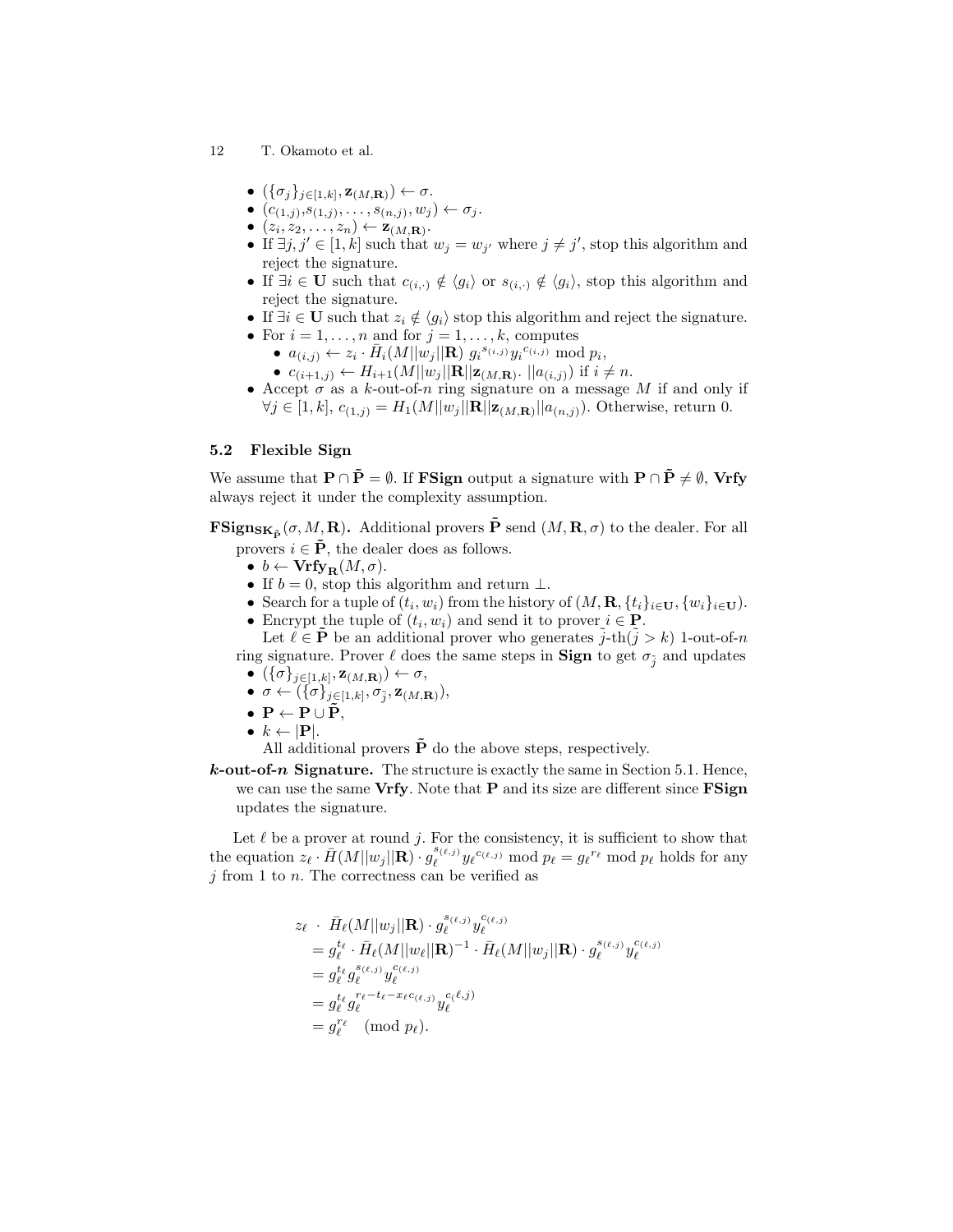# 6 Security Analysis

#### 6.1 Anonymity

**Theorem 4 (Anonymity of our scheme)** Under the secret of  $\{t_i\}_{i\in\mathbf{U}}$ , for any computationally unbounded adversary  $A$ , our flexible k-out-of-n ring signature scheme is anonymous in the sense of Definition 2.

Proof of Theorem 4. We first focus on the distribution of our signature scheme **Σ**. Let  $\{w\} := \{w | w \in \{0,1\}^{\lambda} \wedge w' \in \{0,1\}^{\lambda} \setminus w \wedge w \neq w'\}$  be a set and *n* be a size of the set. Let W be a set whose element is  $\{w\}$ .  $\Sigma$  chooses  $\{w_i\}_{i\in\mathbf{U}}$  at Sign in the following steps.

 $\{w\} \stackrel{\$}{\leftarrow} \mathcal{W}$ For  $i\in\mathbf{U}$  $w_i \overset{\$}{\leftarrow} \{w\}$  $\{w\} \leftarrow \{w\} \backslash w_i$ 

Therefore,  $\{w_i\}_{i\in\mathbf{U}}$  have  $\binom{2^{\lambda}-1}{n} \cdot n!$  variations with same probability. Since  $2^{\lambda}$  –  $1 >> n$ ,  $w_i$  have no meaning to adversaries to break an anonymity of provers.

Since  $t_i \stackrel{\$}{\leftarrow} \mathbb{Z}_{q_i}^*$ , each  $z_i$  is independent with the others owing to  $t_i$ . Moreover, all  $z_i$  distribute uniformly over  $\mathbb{Z}_{q_i}$  on the same reason. Therefore,  $\{z_i\}_{i\in\mathbf{U}}$  have  $\Pi_{i\in[1,n]}q_i$  variations with same probability.

We now observe that all  $s_{(i,j)}$  are taken randomly from  $\mathbb{Z}_{q_i}$  except for  $s_{(\ell,j)}$  at the closing point.  $s_{(\ell,j)}$  also distributes uniformly over  $\mathbb{Z}_{q_i}$  since  $t_i$  and  $r_i$  are uniformly chosen from  $\mathbb{Z}_{q_i}$ . Hence,  $(s_{(1,j)},\ldots,s_{(n,j)})$  have  $\Pi_{i\in [1,n]}q_i$  variations that are equally likely regardless of the closing point. Remaining  $c_{(1,j)}$  in signature is determined uniquely from others. They are independent to each other with respect to i and j. Therefore,  $\{(c_{(1,j)}, s_{(1,j)}, \ldots, s_{(n,j)})\}_{j \in [1,k]}$  have  $k \cdot \Pi_{i \in [1,n]} q_i$ variations with the same probability.

We recall the game of Definition 2 in this step.  $A$  queries to  $OSign$  but is not able to retrieve user-specific information from  $(c_{(1,j)}, s_{(1,j)}, \ldots, s_{(n,j)}, \{z_i\}_{i \in \mathbf{U}})$ . A is only able to learn information for  $P \in \mathbf{P}$  from  $\{w_j\}_{j\in[1,k]}$  (and input of specified provers P for the oracle) but is not able to learn information for  $U \in U\backslash P$ . In analogous way, A is not able to learn about  $U \in U\backslash (P\cup P)$  by **OFSign.** Moreover,  $\Sigma$  generates new subgroup  $\{w_i\}$  in **U** with each function (O)Sign call, thus, the information of the old  $\{w_j\}_{j\in[1,k]}$  has no use. We obtain the proof of Theorem 4.  $\Box$ 

#### 6.2 Unforgeability

Theorem 5 (Unforgeability of our scheme) For any PPT adversary, our flexible k-out-of-n ring signature scheme is unforgeable against chosen-subring attacks [6].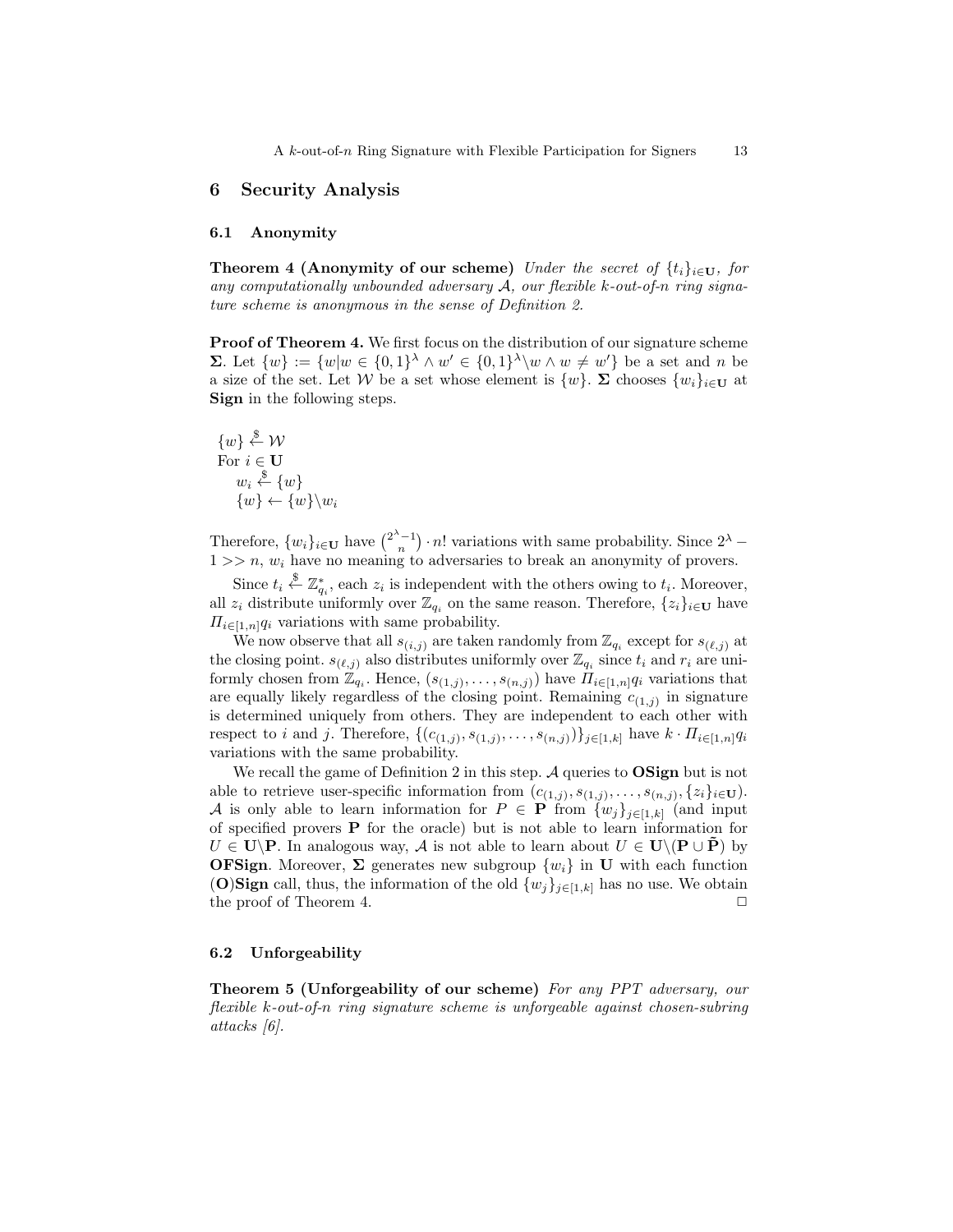**Proof of Theorem 5.** We describe a public key with a suffix relative to **R** in the current context. (Recall Section 2.1.) In analogous way, we omit the suffix of  $\mathbf{z}_{(M,\mathbf{R})}$ . For simplicity, the random oracles  $\{H_i\}_{i\in\mathbf{U}}$  and  $\{\bar{H}_i\}_{i\in\mathbf{U}}$  are treated as a single oracle  $H$  and  $H$ , respectively.

To prove Theorem 5, we define and prove two lemmas. Let  $\mathcal{A}_0$  be a  $(\tau_0, \epsilon_0, q_s, q_h)$ adversary that requests signing oracles at most  $q_s$  times, accesses random oracle H at most  $q_h$  times in the Game0 of Section 4.3 and outputs forged  $(\sigma, M, \mathbf{R})$ with probability at least  $\epsilon_0$  and running time at most  $\tau_0$ .

**Lemma 6** If there exists  $(\tau_0, \epsilon_0, q_s, q_h)$ -adversary  $\mathcal{A}_0$  for public key set **R** of size n, then there exists  $(\eta_0, \mu_0)$ -adversary  $\mathcal{B}_0$  that computes discrete-logarithm  $x_i$  of  $(\langle g_i \rangle, p_i, q_i, g_i, y_i (= g_i^{x_i})) \in \mathbf{R}$  for at least one i with probability at least  $\mu_0$  within running time  $\eta_0$  by using  $\mathcal{A}_0$ . Here,  $\eta_0 < (32q_h^2 + 4)\epsilon_0^{-1}\tau_0$  and  $\mu_0 > 9/100$  under the condition that  $\epsilon_0 > 8q_h^2 q^{-1}$  and  $q > 2q_hq_s$  where q is the smallest  $q_i$  included in R.

**Proof of Lemma 6.** We begin by showing how to simulate the oracles in Game0.

- Key generation.  $\mathcal{B}_0$  receives tuples of discrete logarithm problems as public key set. Note that they are independent to each other. The remainder of public key is generated exactly as prescribed by the Gen algorithm.
- Query to  $\bar{H}$ .  $\bar{H}$  takes  $\bar{Q}_{\kappa} = (i, M_{\kappa}, w_{\kappa}, \mathbf{R}_{\kappa})$  as  $\kappa$ -th query.  $\mathcal{B}_0$  computes  $\bar{h}_{\kappa} \stackrel{\$}{\leftarrow}$  $\langle g_i \rangle$  and returns  $\bar{h}_{\kappa}$  that corresponds to  $H_i(M_{\kappa}, w_{\kappa}, \mathbf{R}_{\kappa})$  maintaining consistency against duplicated queries.
- Query to H. H takes  $Q_{\kappa} = (i, M_{\kappa}, w_{\kappa}, \mathbf{R}_{\kappa}, \mathbf{z}_{\kappa}, a_{\kappa})$  as  $\kappa$ -th query.  $\mathcal{B}_0$  deal with  $h_{\kappa}$  as follows: If  $\mathcal{B}_0$  queries to H to form a ring at signing, chooses  $h_{\kappa}$  such that it maintains consistency with respect to forming the ring. Otherwise,  $\mathcal{B}_0$ chooses  $h_{\kappa} \stackrel{\$}{\leftarrow} \mathbb{Z}_{q_i}$ .  $\mathcal{B}_0$  returns  $h_{\kappa}$  that corresponds to  $H_i(M_{\kappa}, w_{\kappa}, \mathbf{R}_{\kappa}, \mathbf{z}_{\kappa}, a_{\kappa})$ maintaining consistency against duplicated queries.

**OSign.**  $B_0$  simulates in the following steps.

For  $i \in U$  $t_i \overset{\$}{\leftarrow} \mathbb{Z}^*_{q_i}$  $w_i \stackrel{\$}{\leftarrow} \{0,1\}^{\lambda}$  s.t. each  $w_i$  is different from others.  $z_i \leftarrow g_i^{t_i} \cdot (\bar{H}_i(M||w_i||\mathbf{R}))^{-1} \text{ mod } p_i$  $(\mathbf{z}, \mathbf{w}) \leftarrow ((z_1, \ldots, z_{|\mathbf{U}|}), (w_1, \ldots, w_{|\mathbf{U}|}))$ For  $j = 1, \ldots, |\mathbf{P}|$  $c_{(1,j)} \overset{\$}{\leftarrow} \mathbb{Z}_{q_1}$  $w_j \overset{\$}{\leftarrow} \mathbf{w}$  $\mathbf{w} \leftarrow \mathbf{w} \setminus w_j$ For  $i = 1, \ldots, |U|$  $s_{(i,j)} \overset{\$}{\leftarrow} \mathbb{Z}_{q_i}$  $a_{(i,j)}^{(i,j)} \leftarrow z_i \cdot \bar{H}_i(M||w_j||\mathbf{R}_{\kappa}) g_i^{(i,i,j)} y_i^{(i,i,j)} \bmod p_i \ c_{(i+1,j)} = H_{i+1}(M||w_j||\mathbf{R}_{\kappa}||\mathbf{z}||a_{(i,j)})$ if  $i \neq |\mathbf{U}|$  $c_{(1,j)} \leftarrow H_1(M||w_j||\mathbf{R}_{\kappa}||\mathbf{z}||a_{(|\mathbf{U}|,j)})$ 

The assignment to  $c_{(1,j)}$  means to form a ring.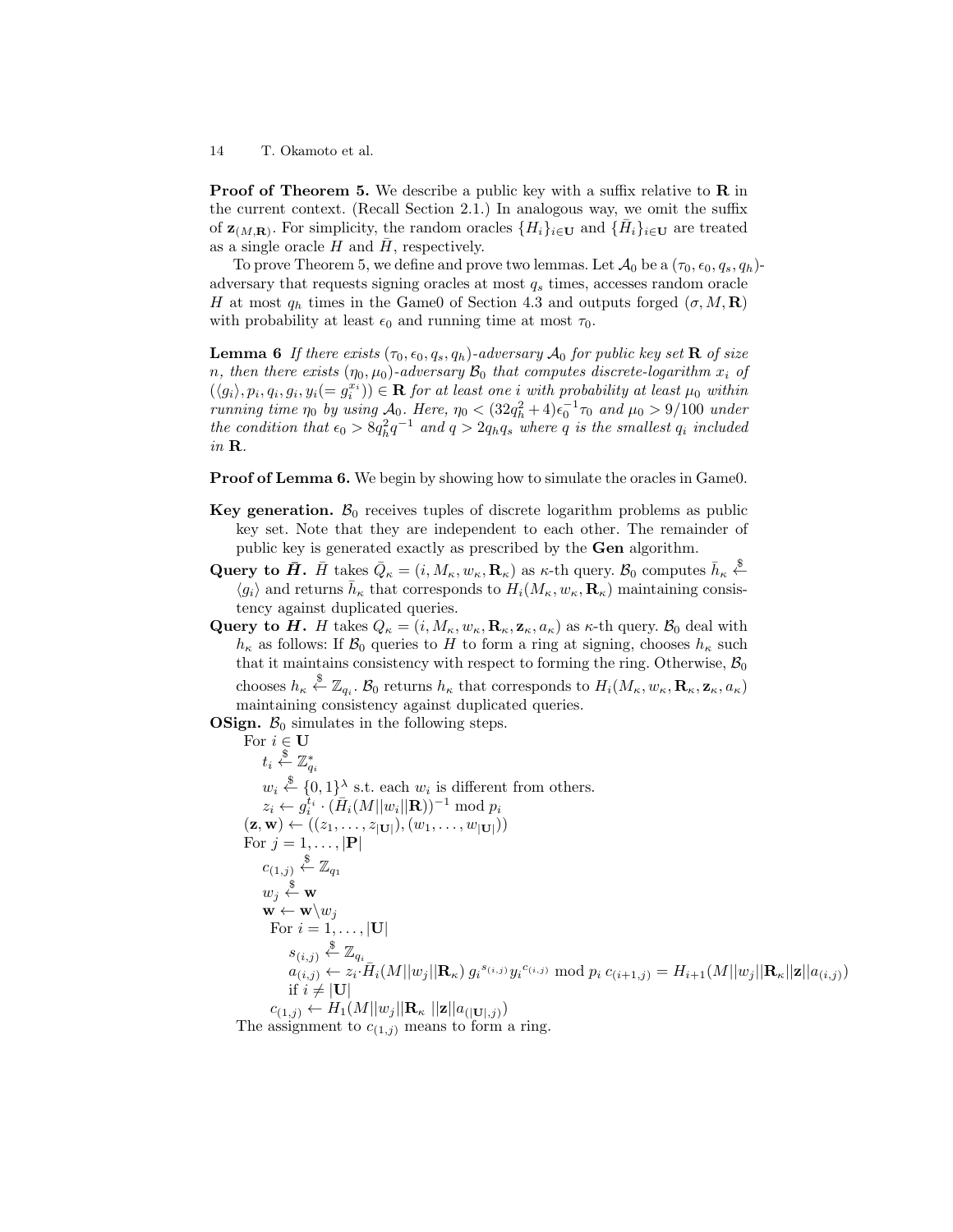**OFSign.**  $\mathcal{B}_0$  checks the inputted signature. If the equation  $\mathbf{Vrfy}_{\mathbf{R}_{\kappa}}(M,\sigma) = 0$ holds,  $\mathcal{B}_0$  outputs  $\perp$ . Otherwise,  $\mathcal{B}_0$  generates a signature in the same manner of **OSign** except that  $\mathcal{B}_0$  reuses **z**, **w**.

We prove the the rest of this proof in analogy with [1]. Let  $\Theta$ ,  $\Omega$  be the random tapes given to the signing oracle and  $A_0$ . The success probability of  $\mathcal{A}_0$  is taken over the space defined by  $\Theta$ ,  $\Omega$  and random oracle H, H. We fix the value of random tapes and the behavior of  $H$ . In the case of forming a ring by queries, there exists at least one index, say  $\alpha$ , in [1, n] such that  $Q_u =$  $(\alpha + 1, M, w, \mathbf{R}, \mathbf{z}, a_{\alpha+1})$  and  $Q_v = (\alpha, M, w, \mathbf{R}, \mathbf{z}, a_\alpha)$  satisfy  $u \leq v$ . Split H as  $(H^-, h_\alpha)$  where  $H^-$  corresponds to the answers to all queries except for  $Q_v$ answered with  $h_{\alpha}$ .

By rewinding  $\mathcal{A}_0$ ,  $\mathcal{B}_0$  finds at least one randomly chosen  $h'_\alpha(\neq h_\alpha)$  such that a relation of the query order  $(u, v)$  is unchanged over the space of  $(\Theta, \Omega)$ . Since  $Q_u$ happens before  $Q_v$ ,  $a_\alpha$  is unchanged both run.  $\mathcal{B}_0$  can compute the discrete-log since  $x_{\alpha} = (s_{\alpha} - s_{\alpha}')/(h_{\alpha}' - h_{\alpha}) \text{ mod } q_{\alpha}$ .

The analysis of the reduction cost is also most of the same with [1]. The signing simulation fails if the process of forming a ring causes inconsistency in  $\overline{H}_1$ . It happens with probability at most  $q_h/q$  where q is the smallest  $q_i$  in a ring. Hence, the signing simulation is successful  $q_s$  times with probability at least

$$
\left(1 - \frac{q_h}{q}\right)^{q_s} \ge 1 - \frac{q_h q_s}{q}.
$$

Let S be a set of  $(\Theta, \Omega, H, \overline{H})$  with which  $\mathcal{A}_0$  is successful in forgery. From the definition of  $\epsilon_0$ , we have  $Pr[(\Theta, \Omega, H, \overline{H}) \in \mathcal{S}] \geq \epsilon_0$ . Due to the ideal randomness of H, there exist queries  $Q_{\kappa} = (i, M, w, \mathbf{R}, \mathbf{z}, a_i)$  for  $i \in \mathbf{U}$  with probability at least  $1-1/q$ . Let S' be a subset of S where  $(\Theta, \Omega, H, \bar{H}) \in \mathcal{S}'$  leads A to output a signature that has corresponding queries as above with successfully simulated signing oracles. Then, we have

$$
\Pr[(\Theta,\varOmega,H,\bar{H})\in\mathcal{S}']\geq\epsilon'_0,
$$

where  $\epsilon'_0 = (1 - q_h q_s/q)(1 - 1/q)\epsilon_0$ .

We classify S' by the  $(u, v)$ . Let  $\mathcal{S}'_{(u, v)}$  denote a class where  $(\Theta, \Omega, H, \overline{H}) \in$  $\mathcal{S}'_{(u,v)}$  yields  $(u, v)$ . There are at most  $\binom{2}{q_h} + \binom{1}{q_h} = q_h(q_h + 1)/2$  classes. By invoking  $\mathcal{A}_0$  with randomly chosen  $(\Theta, \Omega, H, \bar{H})$  at most  $t_1 = \epsilon'_{0}^{-1}$  times,  $\mathcal{B}_0$ finds at least one  $(\Theta, \Omega, H, \overline{H}) \in \mathcal{S}'_{(u,v)}$  for some  $(u, v)$  with probability

$$
1 - (1 - \epsilon'_0)^{\frac{1}{\epsilon'_0}} > 1 - exp(-1) > \frac{3}{5}.
$$

Let  $GI = \{(u, v) | \mathcal{S}'_{(u, v)}|/|\mathcal{S}'| \ge 1/(q_h(q_h + 1))\}$  and  $\mathcal{S}'' = \{(\Theta, \Omega, H, \bar{H}) \in$  $\mathcal{S}'_{(u,v)}|(u,v) \in GI$ . Then, it holds that  $\Pr[\mathcal{S}''|\mathcal{S}'] \geq 1/2$ . Due to the heavyrow lemma [16],  $(\Theta, \Omega, H, \bar{H})$  that yields the successful run of  $\mathcal{A}_0$  is in  $\mathcal{S}''$  with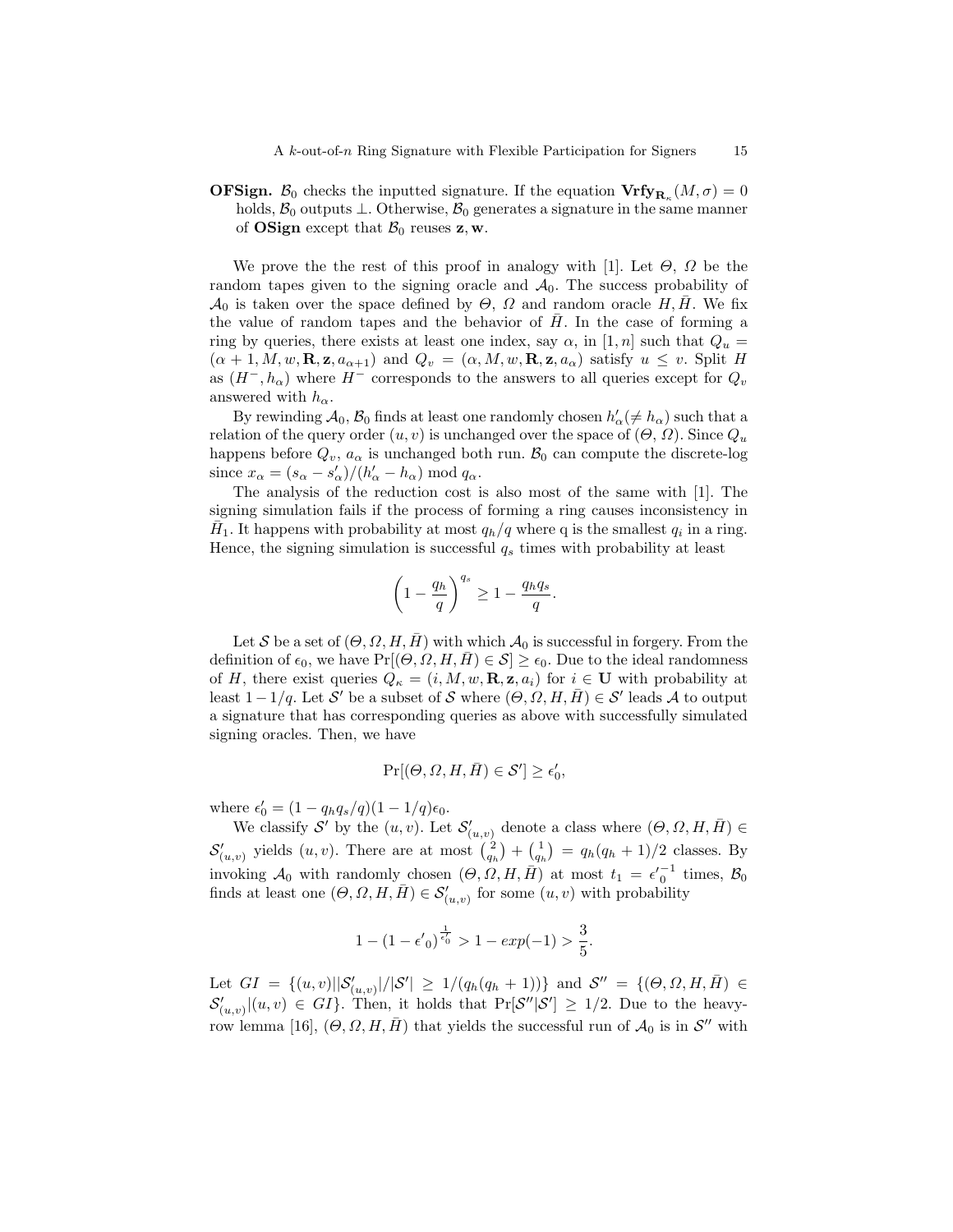probability at least  $1/2$ . Due to the heavy-row lemma, again, with probability at least  $1/2$ ,  $(\Theta, \Omega, H^-, H)$  satisfies

$$
\Pr[(\Theta,\Omega,H^{-},h'_{\alpha},\bar{H})\in\mathcal{S}'_{(u,v)}]\geq\frac{\epsilon'_{0}}{2q_{h}(q_{h}+1)}.
$$

Since we assume  $\epsilon_0 > 8q_h^2/q$  and  $q > 2q_hq_s$ , it holds that  $\epsilon'_0/(2q_h(q_h+1)) > 1/q$ .

By the running  $\mathcal{A}_0$  up to  $t_2 = ((\epsilon'_0/(2q_h(q_h + 1))) - 1/q)^{-1}$  times with  $(\Theta, \Omega, H^-, \bar{H})$  obtained in the first 3/5, Overall success probability is

$$
\mu_0 > \frac{3}{5} \cdot \frac{1}{2} \cdot \frac{1}{2} \cdot \frac{3}{5} = \frac{9}{100},
$$

and the number of invocations of  $\mathcal{A}_0$  is

$$
t_1 + t_2 < \frac{1}{\epsilon'_0} + \frac{4q_h(q_h + 1)}{\epsilon'_0}
$$
\n
$$
< \frac{4}{\epsilon_0} + \frac{4 \cdot 4 \cdot 2q_h^2}{\epsilon_0}
$$
\n
$$
= \frac{32q_h^2 + 4}{\epsilon_0}.
$$

We have proven Lemma 6.  $\Box$ 

We now try to prove another lemma. Let  $\mathcal{A}_1$  be a  $(\tau_1, \epsilon_1, q_s, q_{\bar{h}})$ -adversary that requests signing oracles at most  $q_s$  times, accesses random oracle  $H$  at most  $q_{\bar{h}}$  times in the Game1 of Section 4.3 and outputs forged  $(\sigma, M, \mathbf{R})$  with probability at least  $\epsilon_1$  and running time at most  $\tau_1$ .

**Lemma 7** We assume there exists  $(\tau_1, \epsilon_1, q_s, q_{\bar{h}})$ -adversary  $\mathcal{A}_1$  for public key set **R** of size n. Then, by using  $A_1$ , there exists  $(\eta_1, \mu_1)$ -adversary  $B_1$  that computes  $discrete-logarithm \ \beta_i \ of \ (\langle g_i \rangle, p_i, q_i, g_i, Y (= g_i^{\beta_i})) \in \mathbf{R}$  for at least one i with probability at least  $\mu_1$  within running time  $\eta_1$  or breaks a collision resistance property of the random oracle  $\bar{H}$ . Here,  $\eta_0 < (32q_h^2 + 4)\epsilon_1^{-1}\tau_0$  and  $\mu_1 > 9/100$ under the condition that  $\epsilon_1 > 8q_h^2 q^{-1}$  and  $q > 2q_hq_s$  where q is the smallest  $q_i$ included in R.

Proof of Lemma 7. We begin by showing how to simulate the oracles in Game1.

Key generation.  $\mathcal{B}_1$  generates public/secret keys by Gen algorithm.

**Query to**  $\bar{H}$ **.**  $\mathcal{B}_1$  receives tuples of discrete logarithm problems.  $\bar{H}$  takes  $\bar{Q}_\kappa =$  $(i, M_{\kappa}, w_{\kappa}, \mathbf{R}_{\kappa})$  as  $\kappa$ -th query.  $\mathcal{B}_1$  picks  $\gamma \stackrel{\$}{\leftarrow} \mathbb{Z}_{q_i}$ , computes  $\bar{h}_{\kappa} \leftarrow Y^{\gamma}$ . and returns  $\bar{h}_{\kappa}$  that corresponds to  $H_i(M_{\kappa}, w_{\kappa}, \mathbf{R}_{\kappa})$  maintaining consistency against duplicated queries.

Query to  $H$ . This is the same as one in the Game0.

**OSign.**  $\mathcal{B}_1$  simply simulates with the knowledge of secret keys.

**OFSign.** This is the same as one in the Game0 except that  $\mathcal{B}_1$  simply simulates with the knowledge of secret keys.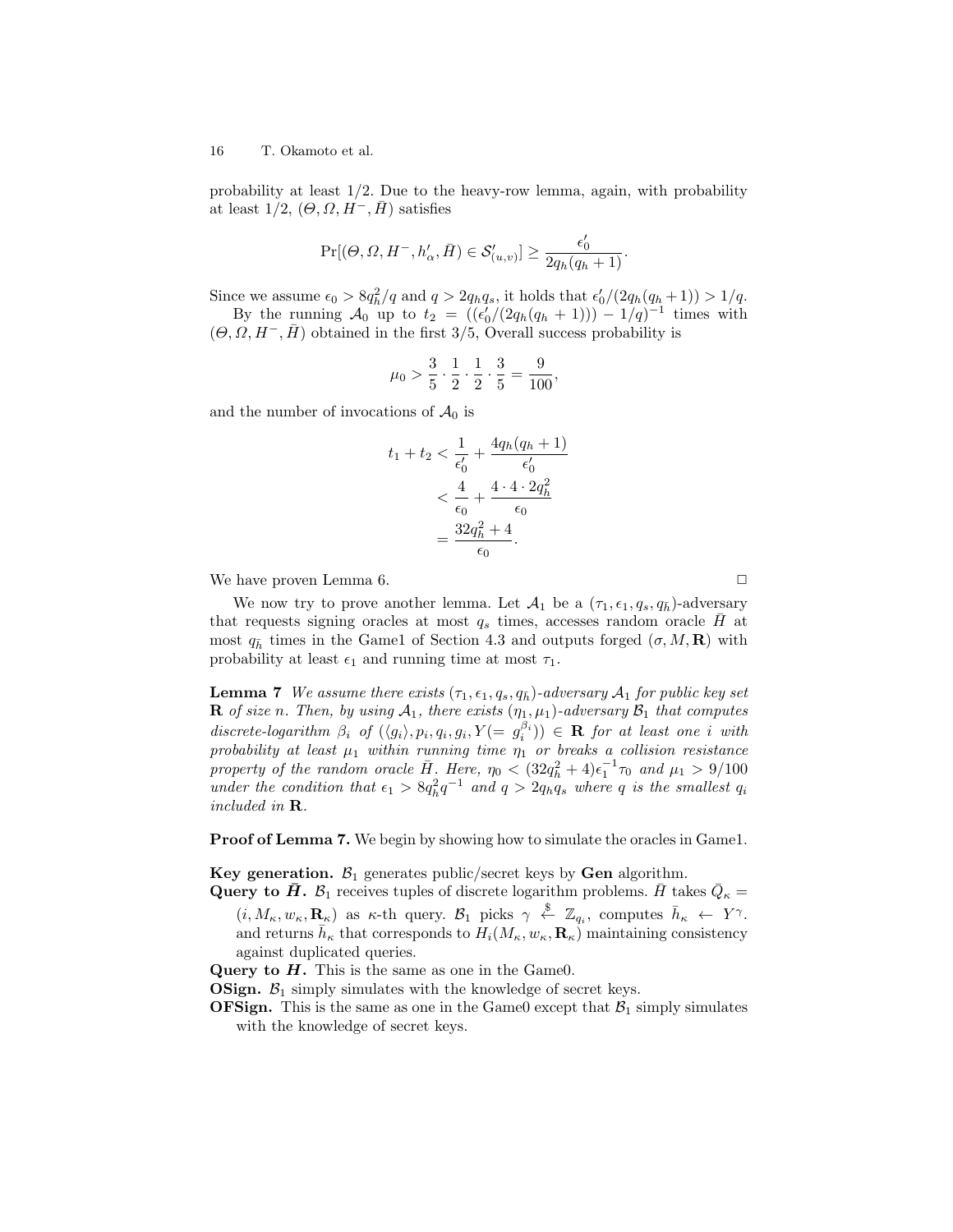| Scheme                    | Signature Type          | Flexibility    | Independent<br>Key Parameter $\frac{1}{1}$ | Signature Size                            |
|---------------------------|-------------------------|----------------|--------------------------------------------|-------------------------------------------|
| Our Scheme                | Multiple Ring Structure | Yes            | Yes                                        | $\mathcal{O}(kn)$                         |
| <b>BSS02</b> [7]          | Partition               | N <sub>0</sub> | Yes                                        | $\mathcal{O}(2^k n \log n)$               |
| AOS02 $[1]$ + BSS02 $[7]$ | Partition               | No             | Yes                                        | $\mathcal{O}(2^k n \log n)$               |
| AOS04 [2]                 | Secret-Sharing          | N <sub>0</sub> | Yes                                        | $\mathcal{O}(n)$                          |
| FS05 [12]                 | Secret-Sharing          | N <sub>0</sub> | N <sub>0</sub>                             | $\mathcal{O}(n)$                          |
| YLASZ11 <sup>[27]</sup>   | Secret-Sharing          | No             | No                                         | $\mathcal{O}(n)$                          |
| PBB12 [18]                | Multivariate Vector     | No             | No                                         | $\mathcal{O}(\gamma^{\dagger 2} \cdot n)$ |

**Table 1.** Comparison of  $k$ -out-of-n ring signature schemes.

†1: It means whether users in a ring can generate their keys with

independent parameters.

 $\ddagger$ 2:  $\gamma$  means the number of round to convert from identification to signature. A cheating probability is less than  $2^{-80}$  if  $\gamma = 193$ .

 $\mathcal{A}_1$  outputs  $(P_i, M, \mathbf{R})$  in the challenge phase.  $\mathcal{B}_1$  computes  $\sigma'$  by the secret key  $SK_{P_i}$ .  $\mathcal{B}_1$  corrupts the secret key and random numbers (include short-term secret keys) which are used at signing to  $A_1$ . After that,  $B_1$  responses for the queries in analogous way. Finally,  $\mathcal{A}_1$  outputs forged  $(\sigma, M, \mathbf{R})$  with probability at least  $\epsilon_1$  and running time  $\tau_1$ . By Lemma 6,  $\mathcal{A}_1$  cannot forge even 1-outof-n ring signature except for  $P_i$  because  $A_1$  has no knowledge of secret keys corresponding to  $U \in \mathbf{U} \backslash P_i$ .

Let  $\Theta$ ,  $\Omega$  be the random tapes given to the signing oracle and  $\mathcal{A}_1$ . The success probability of  $\mathcal{A}_1$  is taken over the space defined by  $\Theta$ ,  $\Omega$  and random oracle  $H, H$ . We fix the value of random tapes and the behavior of  $H$ . By the knowledge of  $SK_{P_i}$  and the analogous way with Lemma 6,  $A_1$  computes  $\beta_i =$  $(x_i(c'_i - c_i) + s'_i - s_i)/(\gamma_i - \gamma'_i)$ . The equation is valid under the condition of  $\gamma_i \neq \gamma'_i$ . In the case of  $\gamma_i = \gamma'_i$ ,  $\mathcal{A}_1$  find  $w_i$  such that  $(g_i^{\beta})^{\gamma'}(\bar{H}(M||w'_i||\mathbf{R}))^{-1}$  $(g_i^{\beta})^{\gamma}(\bar{H}(M||w_i||\mathbf{R}))^{-1}$ .  $\mathcal{B}_1$  returns  $w_i$  to break the collision resistance of  $\bar{H}$ . The analysis of the reduction cost is most of the same with 6.  $\Box$ 

By the result of Lemma 6 and 7, we have proven Theorem 5.  $\Box$ 

# 7 Discussions

#### 7.1 Comparison

We show the comparison in the Table 1 among some  $k$ -out-of-n signature schemes.

The signature type is divided into three types: partition, secret-sharing and multivariate vectors.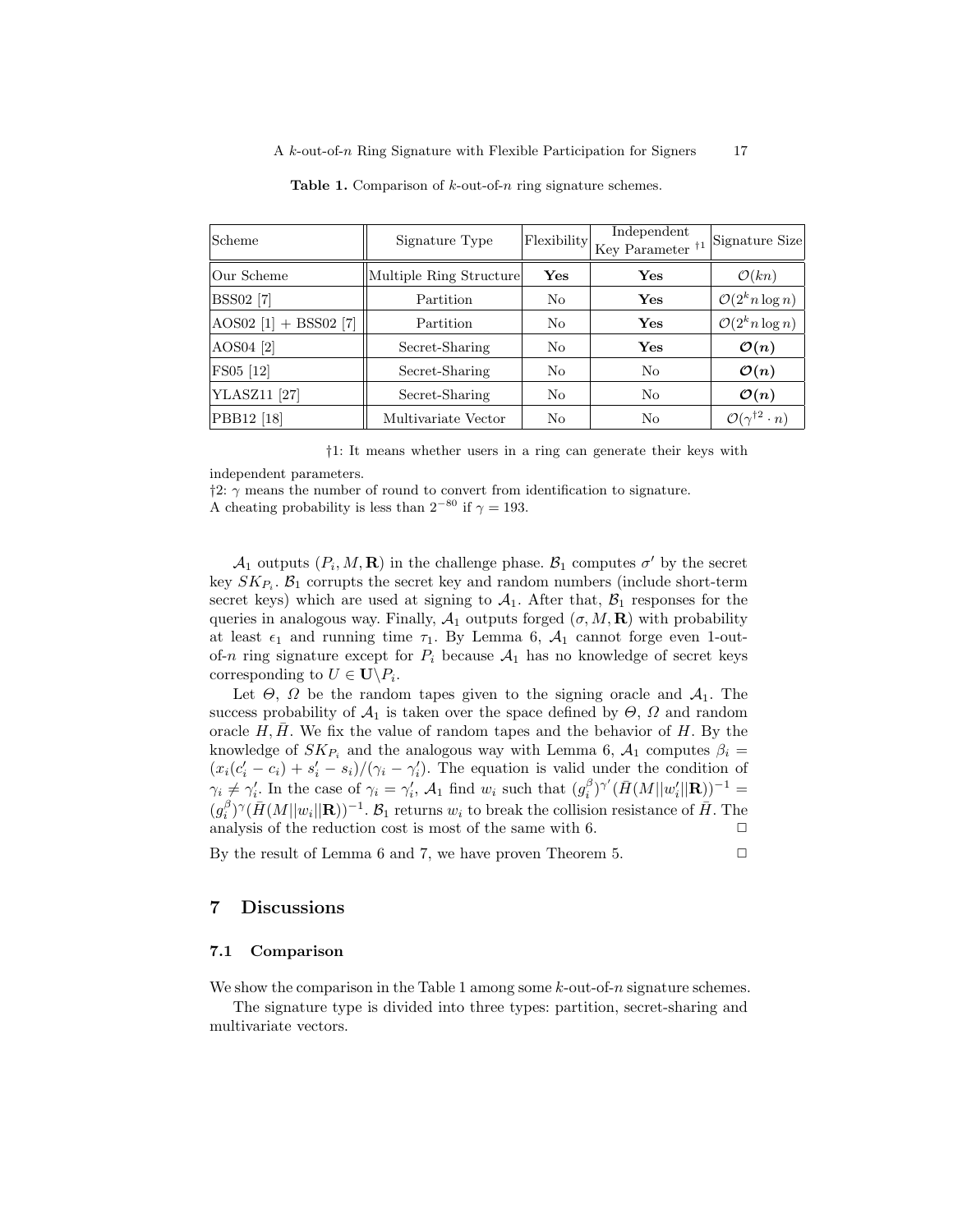**Partition.** This type is introduced by Bresson et al. [7]. Let  $\pi = (\pi^1, \pi^2, \dots, \pi^k)$ be a partition over [1, n] in k subsets and **P** be a set of provers over [1, n]. If all proves belong to different subsets, then  $\pi$  is a fair partition with respect to **P**. By using a perfect hash functions [4], we generate a fair partition for any set of cardinality k. It was shown in [4] that the size of  $(n, k)$  family of perfect functions is  $p = 2^t \log(n)$ . A super-ring consists of p partitions: fair-partition  $\pi_s$  and others  ${\{\pi_i\}_{i\in[1,p]\setminus s}}$ . Provers form sub-rings for  ${\{\pi_i\}_{i\in[1,p]\setminus s}}$ , then form a super-ring as if a simulation. By using the gap-value which forms a super-ring as a random numbers, provers form the sub-rings corresponding to fair-partitions. Therefore, the signature length in this scheme is exponential to  $k$  and it is non-flexible.

Secret-Sharing. There are many schemes based on secret-sharing. We give a naive construction for a type of  $(a, c, s)$ - $\Sigma$ -protocol in [2] as an example. It is sufficient to demonstrate the basic idea and performance briefly. Each prover  $i \in \mathbf{P}$  computes  $a_i$  and provers simulate  $\{(a_i, c_i, s_i)\}_{i \in \mathbf{U} \setminus \mathbf{P}}$ . Provers compute a common challenge, say  $c_0$ , by hashing all  $a_i$ 's and message M. Then share  $c_o$ with a  $(n - k)$ -degree polynomial, say P, that is consistent with all  $n - k$  points  $(i, c_i)$  determined so far. Each prover  $i \in \mathbf{P}$  computes  $s_i$  for challenge  $c_i = \mathcal{P}(i)$ by using the secret-key. Therefore, the signature length in this scheme is linear to  $n$  and it is non-flexible.

Multivariate Vector. This type is introduced by Petzoldt et al. [18]. They extend the identification scheme in [20] to their threshold ring signature. Let  $\mathcal{P}_i : \mathbb{F}^n \to \mathbb{F}^m$  be a *polar form* of the multivariate quadratic system which is viewed as a system parameter. Each prover  $i \in \mathbf{P}$  chooses a private vector  $s_i \in \mathbb{F}^n$  and creates a system  $\mathcal{P}_i$  such that  $\mathcal{P}_i(s_i) = 0$ . Provers choose a vector  $s_i = 0$  for  $i \in \mathbf{U} \backslash \mathbf{P}$ . Let  $r_{(i,0)}, r_{(i,1)}$  be vectors such that  $s_i = r_{(i,0)} + r_{(i,1)}$ . We use them (and other values which are related with *polar form*) as a message in the commitment scheme of  $\Sigma$  – protocol. Verifier checks the number of the equations such that  $Com(r_{(i,0)}) = Com(r_{(i,1)})$  is satisfied and considers it as  $n - k$ . Therefore, the signature length in this scheme is linear to n and depends on the number of rounds. Moreover, it is non-flexible.

#### 7.2 Anonymity

We analyze the following two points.

Linkability. The notion of linkability was introduced by Liu, et al. [15]. Such signature scheme allow anyone to determine if two signatures (possibly generated with respect to different rings) are signed by the same member. This property is interesting in the term of functionality. However, in the term of anonymity, it is the property to avoid. Our scheme has the unlinkable property.

Insider Attacks for Anonymity. Our scheme does not have the anonymity for an exposure of short-term secret keys. However, the exposure of them does not influence on the signatures which are generated by **Sign** at different times since they are randomly picked with each function **Sign** call. On the other hand, our scheme have the anonymity for an exposure of (long-term) secret keys  $x_i$ since it does not affect the distribution of signatures which are generated by  $\Sigma$ .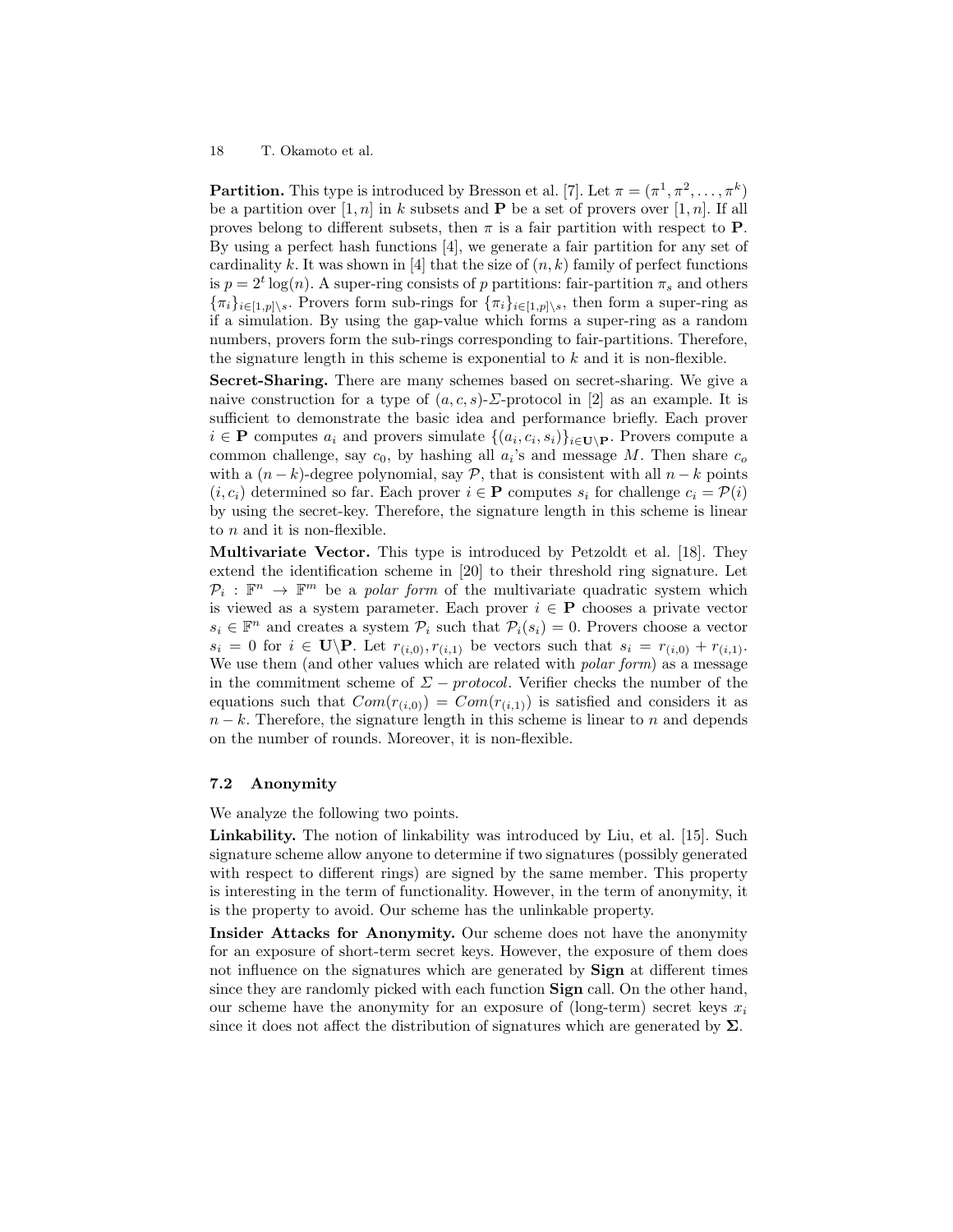# 8 Conclusion

We proposed a k-out-of-n ring signature with flexible participation for provers. In our scheme, a user in a ring can sign on a same message gradually. We define its functional and security model, and prove our proposal secure in random oracle model. The user in a ring can add her signature at any time. Our scheme is convenient for petition or whistle blowing such as requiring more reliable information on the same message.

# References

- 1. M. Abe, M. Ohkubo, and K. Suzuki. 1-out-of-n signatures from a variety of keys. In ASIACRYPT, volume 2501 of LNCS, pages 415–432. Springer-Verlag, 2002.
- 2. M. Abe, M. Ohkubo, and K. Suzuki. Efficient threshold signer-ambiguous signatures from variety of keys. In IEICE TRANSACTIONS on Fundamentals of Electronics, Communications and Computer, volume E87-A, No. 2, pages 471–479, 2004.
- 3. C. Aguilar Melchor, P. Cayrel, P. Gaborit, and F. Laguillaumie. A new efficient threshold ring signature scheme based on coding theory. IEEE Trans. Inf. Theor., 57(7):4833–4842, 2011.
- 4. N. Alon, R. Yuster, and U. Zwick. Color-coding. J. ACM, 42(4):844–856, 1995.
- 5. M. Bellare and P. Rogaway. Random oracles are practical: a paradigm for designing efficient protocols. In CCS, pages 62–73. ACM, 1993.
- 6. A. Bender, J. Katz, and R. Morselli. Ring signatures: Stronger definitions, and constructions without random oracles. J. Cryptol., 22(1):114–138, 2008.
- 7. E. Bresson, J. Stern, and M. Szydlo. Threshold ring signatures and applications to ad-hoc groups. In CRYPTO, volume 2442 of LNCS, pages 465–480. Springer-Verlag, 2002.
- 8. P.-L. Cayrel, R. Lindner, M. R¨uckert, and R. Silva. A lattice-based threshold ring signature scheme. In LATINCRYPT, volume 6212 of LNCS, pages 255–272. Springer-Verlag, 2010.
- 9. S. Chang, D. S. Wong, Y. Mu, and Z. Zhang. Certificateless threshold ring signature. Inf. Sci., 179(20):3685–3696, 2009.
- 10. D. Chaum and E. van Heyst. Group signatures. In EUROCRYPT, volume 547 of LNCS, pages 257–265. Springer-Verlag, 1991.
- 11. L. Chen and T. P. Pedersen. New group signature schemes. In EUROCRYPT, volume 950 of LNCS, pages 171–181. Springer-Verlag, 1994.
- 12. E. Fujisaki and K. Suzuki. Exact t-out-of-n signer-ambiguous signature. IEICE Technical Report. SITE, 105(192):187–194, 2005.
- 13. E. Fujisaki and K. Suzuki. Traceable ring signature. IEICE Transactions, 91- A(1):83–93, 2008.
- 14. J. K. Liu, V. K. Wei, and D. S. Wong. A separable threshold ring signature scheme. In ICISC, volume 2971 of LNCS, pages 12–26. Springer-Verlag, 2003.
- 15. J. K. Liu, V. K. Wei, and D. S. Wong. Linkable spontaneous anonymous group signature for ad hoc groups. In ACISP, volume 3108 of LNCS, pages 325–335. Springer-Verlag, 2004.
- 16. K. Ohta and T. Okamoto. On concrete security treatment of signatures derived from identification. In CRYPTO, volume 1462 of LNCSS, pages 354–369. Springer-Verlag, 1998.